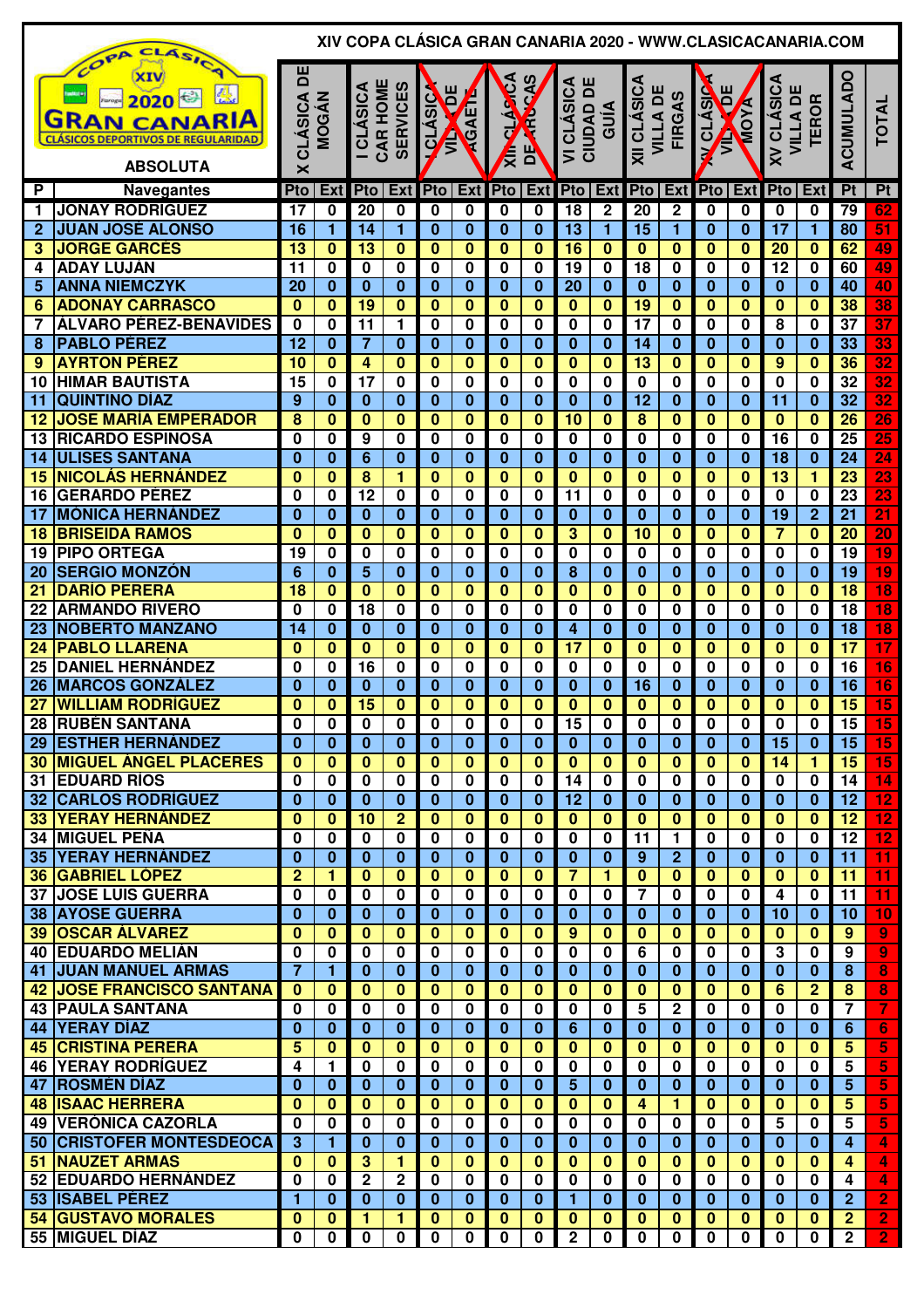|                 | ASIC                                                                                                       |                      |                         | XIV COPA CLASICA GRAN CANARIA 2020 - WWW.CLASICACANARIA.COM |                         |                              |                         |                     |                            |                                                              |                         |                                |                                     |                           |              |                                      |                         |                                    |                          |
|-----------------|------------------------------------------------------------------------------------------------------------|----------------------|-------------------------|-------------------------------------------------------------|-------------------------|------------------------------|-------------------------|---------------------|----------------------------|--------------------------------------------------------------|-------------------------|--------------------------------|-------------------------------------|---------------------------|--------------|--------------------------------------|-------------------------|------------------------------------|--------------------------|
|                 | COPA<br>XIV<br>2020<br><b>GRAN CANARIA</b><br><b>CLÁSICOS DEPORTIVOS DE REGULARIDAD</b><br><b>ABSOLUTA</b> | 片<br><b>CLÁSICA</b>  | <b>MOGÁN</b>            | CAR HOME<br><b>ICLÁSICA</b>                                 | <b>SERVICES</b>         | ш<br><b>OLASIC</b><br>Ē<br>Ê | <b>ROAET</b>            | <b>CLASTCA</b><br>Ę | $\ddot{\bm{z}}$<br>ę<br>ΡP | ш<br><b>CLÁSICA</b><br>CIUDAD D'<br>$\overline{\phantom{0}}$ | GUÍA                    | XII CLÁSICA<br><b>VILLA DE</b> | <b>FIRGAS</b>                       | Ĕ<br><b>V CLÁSIC</b><br>Ê | <b>A XOM</b> | <b>XV CLÁSICA</b><br><b>VILLA DE</b> | <b>TEROR</b>            | ACUMULADO                          | TOTAL                    |
|                 |                                                                                                            | ×                    |                         |                                                             |                         |                              |                         |                     |                            |                                                              |                         |                                |                                     |                           |              |                                      |                         |                                    |                          |
| P               | <b>Conductores</b>                                                                                         | Pto                  | Ext                     | Pto                                                         | Ext                     | Pto                          | <b>Ext</b>              | <b>Pto</b>          | <b>Ext</b>                 | Pto Ext                                                      |                         | Pto                            | <b>Ext</b>                          |                           | Pto Ext      | <b>Pto</b>                           | Ext                     | Pt                                 | Pt                       |
| $\mathbf 1$     | <b>JOSE ONÉSIMO RODRÍGUEZ</b>                                                                              | 17                   | 0                       | 20                                                          | 0                       | 0                            | 0                       | 0                   | 0                          | $\overline{18}$                                              | 2                       | 20                             | $\overline{\mathbf{2}}$             | 0                         | 0            | 0                                    | 0                       | 79                                 | 62                       |
| $\mathbf{2}$    | <b>MIGUEL ÁNGEL BENITO</b>                                                                                 | 16                   | $\mathbf{1}$            | 14                                                          | $\mathbf{1}$            | $\bf{0}$                     | $\mathbf{0}$            | $\bf{0}$            | $\bf{0}$                   | 13                                                           | $\blacksquare$          | 15                             | 1                                   | $\bf{0}$                  | $\bf{0}$     | 17                                   | $\mathbf{1}$            | 80                                 | 51                       |
| 3               | <b>TOMÁS PÉREZ LUIS</b>                                                                                    | 13                   | $\bf{0}$                | $\overline{13}$                                             | 0                       | $\mathbf{0}$                 | $\mathbf 0$             | $\mathbf{0}$        | $\bf{0}$                   | 16                                                           | $\bf{0}$                | $\bf{0}$                       | $\mathbf{0}$                        | $\mathbf{0}$              | $\bf{0}$     | 20                                   | $\mathbf{0}$            | 62                                 | 49                       |
| 4               | <b>ANTONIO LUJÁN</b>                                                                                       | 11                   | $\overline{\mathbf{0}}$ | $\overline{\mathbf{0}}$                                     | 0                       | $\bf{0}$                     | $\mathbf 0$             | 0                   | 0                          | 19                                                           | 0                       | 18                             | $\mathbf 0$                         | $\mathbf 0$               | $\mathbf 0$  | 12                                   | $\bf{0}$                | 60                                 | 49                       |
| 5               | <b>NICOLÁS SÁNCHEZ</b>                                                                                     | 19                   | $\bf{0}$                | 11                                                          | 1                       | $\bf{0}$                     | $\bf{0}$                | $\bf{0}$            | $\bf{0}$                   | $\bf{0}$                                                     | $\bf{0}$                | 11                             | 1                                   | $\bf{0}$                  | $\mathbf{0}$ | 14                                   | $\mathbf{1}$            | 58                                 | 46                       |
| 6               | <b>CARLOS LUIS MIRANDA</b>                                                                                 | 20                   | $\overline{\mathbf{0}}$ | $\overline{\mathbf{0}}$                                     | $\bf{0}$                | $\bf{0}$                     | $\overline{\mathbf{0}}$ | $\bf{0}$            | $\overline{\mathbf{0}}$    | $\overline{20}$                                              | $\overline{\mathbf{0}}$ | $\overline{\mathbf{0}}$        | $\overline{\mathbf{0}}$             | $\bf{0}$                  | $\bf{0}$     | $\overline{\mathbf{0}}$              | $\mathbf{0}$            | 40                                 | 40                       |
| 7               | <b>SAMUEL LÓPEZ</b>                                                                                        | $\bf{0}$             | $\bf{0}$                | 19                                                          | 0                       | $\bf{0}$                     | $\bf{0}$                | 0                   | 0                          | 0                                                            | 0                       | $\overline{19}$                | 0                                   | 0                         | 0            | $\bf{0}$                             | $\bf{0}$                | $\overline{38}$                    | 38                       |
| 8               | <b>JOSE A. PÉREZ</b>                                                                                       | $\bf{0}$             | $\bf{0}$                | $\overline{12}$                                             | $\bf{0}$                | $\bf{0}$                     | $\bf{0}$                | $\bf{0}$            | $\bf{0}$                   | $\overline{11}$                                              | $\bf{0}$                | $\bf{0}$                       | $\mathbf{0}$                        | $\bf{0}$                  | $\bf{0}$     | $\overline{15}$                      | $\bf{0}$                | $\overline{38}$                    | 38                       |
| 9               | <b>CARMELO MENDOZA</b>                                                                                     | $\bf{0}$             | $\bf{0}$                | $\overline{18}$                                             | $\bf{0}$                | $\bf{0}$                     | $\bf{0}$                | $\bf{0}$            | $\bf{0}$                   | $\overline{17}$                                              | $\overline{\mathbf{0}}$ | $\bf{0}$                       | $\mathbf{0}$                        | $\bf{0}$                  | $\bf{0}$     | $\overline{\mathbf{0}}$              | $\bf{0}$                | $\overline{35}$                    | $\overline{35}$          |
| 10              | <b>VICTOR LORENZO</b>                                                                                      | 12                   | $\bf{0}$                | $\overline{\mathbf{7}}$                                     | 0                       | $\bf{0}$                     | $\bf{0}$                | 0                   | $\bf{0}$                   | 0                                                            | 0                       | 14                             | 0                                   | 0                         | 0            | $\mathbf 0$                          | $\bf{0}$                | 33                                 | $\overline{\mathbf{33}}$ |
| 11              | <b>JUAN PÉREZ</b>                                                                                          | 10                   | $\bf{0}$                | 4                                                           | $\bf{0}$                | $\bf{0}$                     | $\bf{0}$                | $\bf{0}$            | $\bf{0}$                   | $\bf{0}$                                                     | $\overline{\mathbf{0}}$ | $\overline{13}$                | $\mathbf{0}$                        | $\bf{0}$                  | $\bf{0}$     | 9                                    | $\bf{0}$                | $\overline{36}$                    | 32                       |
| 12              | <b>ENRIQUE ÁLVAREZ</b>                                                                                     | $\overline{15}$      | $\overline{\mathbf{0}}$ | $\overline{17}$                                             | $\bf{0}$                | $\mathbf{0}$                 | $\bf{0}$                | $\bf{0}$            | $\bf{0}$                   | $\overline{\mathbf{0}}$                                      | $\overline{\mathbf{0}}$ | $\bf{0}$                       | $\mathbf{0}$                        | $\bf{0}$                  | $\bf{0}$     | $\bf{0}$                             | $\bf{0}$                | $\overline{32}$                    | $\overline{32}$          |
| 13              | <b>JOSE ANTONIO ÁLVAREZ</b>                                                                                | $\bf{0}$             | $\bf{0}$                | $\bf{0}$                                                    | 0                       | $\bf{0}$                     | $\bf{0}$                | 0                   | 0                          | 0                                                            | 0                       | $\overline{17}$                | $\overline{\mathbf{0}}$             | 0                         | 0            | 8                                    | 0                       | 25                                 | 25                       |
| 14              | <b>MANUEL GONZÁLEZ MOLLOR</b>                                                                              | $\mathbf{0}$         | $\overline{\mathbf{0}}$ | $\overline{9}$                                              | $\bf{0}$                | $\mathbf{0}$                 | $\bf{0}$                | $\bf{0}$            | $\bf{0}$                   | $\overline{\mathbf{0}}$                                      | $\overline{\mathbf{0}}$ | $\overline{\mathbf{0}}$        | $\overline{\mathbf{0}}$             | $\bf{0}$                  | $\bf{0}$     | $\overline{16}$                      | $\bf{0}$                | $\overline{25}$                    | $\overline{25}$          |
| 15              | <b>BENTEJUÍ RODRÍGUEZ</b>                                                                                  | $\bf{0}$             | $\bf{0}$                | $\overline{15}$                                             | 0                       | $\bf{0}$                     | $\mathbf 0$             | $\bf{0}$            | $\bf{0}$                   | $\bf{0}$                                                     | $\bf{0}$                | $\overline{\mathbf{0}}$        | $\overline{\mathbf{0}}$             | $\mathbf{0}$              | $\bf{0}$     | 10                                   | $\bf{0}$                | $\overline{25}$                    | $\overline{25}$          |
| 16              | <b>RAFAEL HERNÁNDEZ</b>                                                                                    | $\bf{0}$             | $\bf{0}$                | 8                                                           | 1                       | $\bf{0}$                     | 0                       | 0                   | 0                          | 0                                                            | 0                       | $\mathbf 0$                    | $\mathbf 0$                         | $\mathbf 0$               | 0            | 13                                   | 1                       | 23                                 | 23                       |
| 17              | <b>JOSE MIGUEL VALIDO</b>                                                                                  | $\mathbf{0}$         | $\bf{0}$                | $\bf{0}$                                                    | $\bf{0}$                | $\bf{0}$                     | $\bf{0}$                | $\bf{0}$            | $\bf{0}$                   | $\bf{0}$                                                     | $\bf{0}$                | $\overline{12}$                | $\mathbf{0}$                        | 0                         | $\bf{0}$     | 11                                   | $\bf{0}$                | 23                                 | 23                       |
| 18              | <b>HILARIO GÓMEZ</b>                                                                                       | $\bf{0}$             | $\overline{\mathbf{0}}$ | $\overline{10}$                                             | $\overline{2}$          | $\mathbf{0}$                 | $\bf{0}$                | $\bf{0}$            | $\bf{0}$                   | $\bf{0}$                                                     | $\overline{\mathbf{0}}$ | $\overline{9}$                 | $\overline{2}$                      | $\bf{0}$                  | 0            | $\mathbf{0}$                         | $\bf{0}$                | $\overline{23}$                    | $\overline{{\bf 23}}$    |
| 19              | <b>JONAY RODRÍGUEZ</b>                                                                                     | $\bf{0}$<br>$\bf{0}$ | $\bf{0}$                | 0<br>$\bf{0}$                                               | 0                       | 0                            | $\bf{0}$                | 0                   | 0                          | 0<br>$\overline{\mathbf{3}}$                                 | 0                       | 0                              | 0                                   | 0<br>0                    | 0            | 19                                   | $\mathbf 2$<br>$\bf{0}$ | $\overline{21}$<br>$\overline{20}$ | $\overline{21}$<br>20    |
| 20              | <b>GUSTAVO RAMOS</b><br><b>JORGE LUJÁN</b>                                                                 |                      | $\bf{0}$                |                                                             | $\bf{0}$                | $\bf{0}$                     | $\bf{0}$                | $\bf{0}$            | $\bf{0}$                   |                                                              | $\bf{0}$                | 10                             | $\bf{0}$<br>$\overline{\mathbf{0}}$ |                           | 0            | 7                                    |                         | 19                                 |                          |
| 21              |                                                                                                            | 6                    | $\bf{0}$                | 5<br>0                                                      | 0                       | $\bf{0}$                     | $\bf{0}$                | $\bf{0}$            | $\bf{0}$                   | 8                                                            | 0                       | $\bf{0}$<br>$\bf{0}$           |                                     | 0                         | 0            | $\bf{0}$                             | $\bf{0}$                |                                    | $\overline{19}$          |
| 22<br>23        | <b>SANTIAGO PERERA</b><br><b>PIPO BENÍTEZ-INGLOTT</b>                                                      | 18<br>14             | 0<br>$\bf{0}$           | $\bf{0}$                                                    | 0<br>$\bf{0}$           | 0<br>$\bf{0}$                | $\bf{0}$<br>$\bf{0}$    | 0<br>$\bf{0}$       | 0<br>$\bf{0}$              | 0<br>4                                                       | 0<br>$\bf{0}$           | $\bf{0}$                       | 0<br>$\bf{0}$                       | 0<br>0                    | 0<br>0       | 0<br>$\bf{0}$                        | 0<br>$\bf{0}$           | 18<br>$\overline{18}$              | 18<br>$\overline{18}$    |
| 24              | <b>GREGORIO FONTANILLA</b>                                                                                 | 8                    | $\bf{0}$                | $\bf{0}$                                                    | $\bf{0}$                | $\bf{0}$                     | $\bf{0}$                | $\bf{0}$            | $\bf{0}$                   | 10                                                           | 0                       | $\bf{0}$                       | $\bf{0}$                            | $\bf{0}$                  | 0            | $\bf{0}$                             | $\bf{0}$                | $\overline{18}$                    | $\overline{18}$          |
| 25              | <b>OSCAR QUINTANA</b>                                                                                      | $\bf{0}$             | 0                       | 0                                                           | 0                       | $\bf{0}$                     | $\mathbf 0$             | 0                   | 0                          | 0                                                            | 0                       | 0                              | $\mathbf 0$                         | 0                         | 0            | 18                                   | 0                       | 18                                 | $\overline{18}$          |
| 26              | <b>DAVID MONTESDEOCA</b>                                                                                   | $\Omega$             | $\bf{0}$                | 16                                                          | $\bf{0}$                | $\bf{0}$                     | $\bf{0}$                | $\bf{0}$            | 0                          | 0                                                            | $\bf{0}$                | $\bf{0}$                       | $\bf{0}$                            | 0                         | $\bf{0}$     | $\mathbf{0}$                         | $\bf{0}$                | $\overline{16}$                    | 16                       |
| $\overline{27}$ | <b>CARLOS RODRÍGUEZ</b>                                                                                    | $\bf{0}$             | $\bf{0}$                | $\mathbf{0}$                                                | $\bf{0}$                | $\bf{0}$                     | $\bf{0}$                | 0                   | $\bf{0}$                   | $\bf{0}$                                                     | $\bf{0}$                | 16                             | $\overline{\mathbf{0}}$             | $\bf{0}$                  | 0            | $\mathbf{0}$                         | $\bf{0}$                | 16                                 | 16                       |
| 28              | <b>JORGE BETHENCOURT</b>                                                                                   | $\pmb{0}$            | $\overline{\mathbf{0}}$ | $\overline{\mathbf{0}}$                                     | $\overline{\mathbf{0}}$ | $\pmb{0}$                    | $\overline{\mathbf{0}}$ | $\mathbf 0$         | $\overline{\mathbf{0}}$    | 15                                                           | $\overline{\mathbf{0}}$ | $\pmb{0}$                      | $\overline{\mathbf{0}}$             | $\mathbf 0$               | $\mathbf 0$  | $\overline{\mathbf{0}}$              | $\mathbf 0$             | $\overline{15}$                    | $\overline{15}$          |
|                 | 29 FRANCIS RÍOS                                                                                            | $\bf{0}$             | $\bf{0}$                | $\mathbf{0}$                                                | $\bf{0}$                | $\mathbf{0}$                 | $\overline{\mathbf{0}}$ | $\mathbf{0}$        | $\bf{0}$                   | 14                                                           | $\bf{0}$                | $\overline{\mathbf{0}}$        | $\mathbf{0}$                        | $\mathbf{0}$              | $\bf{0}$     | $\mathbf{0}$                         | $\mathbf{0}$            | 14                                 | 14                       |
|                 | <b>30 MARTÍN GONZÁLEZ</b>                                                                                  | $\bf{0}$             | $\bf{0}$                | $\bf{0}$                                                    | $\bf{0}$                | $\bf{0}$                     | $\mathbf{0}$            | $\mathbf{0}$        | 0                          | $\overline{12}$                                              | 0                       | $\bf{0}$                       | $\mathbf{0}$                        | $\mathbf{0}$              | $\mathbf{0}$ | $\mathbf{0}$                         | $\mathbf{0}$            | 12                                 | 12                       |
|                 | <b>31 JUAN JOSE PÉREZ</b>                                                                                  | $\overline{2}$       | 1                       | $\mathbf 0$                                                 | $\mathbf 0$             | $\mathbf 0$                  | $\mathbf 0$             | $\bf{0}$            | 0                          | $\overline{\mathbf{7}}$                                      | 1                       | $\mathbf 0$                    | $\mathbf 0$                         | $\mathbf 0$               | $\mathbf 0$  | $\mathbf 0$                          | $\mathbf 0$             | 11                                 | 11                       |
|                 | <b>32 RICARDO ESPINOSA</b>                                                                                 | 9                    | $\bf{0}$                | $\bf{0}$                                                    | $\bf{0}$                | $\bf{0}$                     | $\bf{0}$                | $\bf{0}$            | 0                          | $\bf{0}$                                                     | $\bf{0}$                | $\bf{0}$                       | $\bf{0}$                            | $\mathbf{0}$              | $\bf{0}$     | $\mathbf{0}$                         | $\bf{0}$                | $\overline{9}$                     | $\overline{9}$           |
|                 | <b>33 MIGUEL ÁNGEL BÁEZ</b>                                                                                | $\mathbf{0}$         | $\bf{0}$                | $\bf{0}$                                                    | $\bf{0}$                | $\bf{0}$                     | $\bf{0}$                | $\mathbf{0}$        | 0                          | 9                                                            | $\bf{0}$                | $\bf{0}$                       | $\mathbf{0}$                        | $\mathbf{0}$              | $\mathbf{0}$ | $\mathbf{0}$                         | $\bf{0}$                | 9                                  | $\overline{9}$           |
|                 | <b>34 CRISTINA ESTEFANIA BRITO</b>                                                                         | $\bf{0}$             | 0                       | $\bf{0}$                                                    | 0                       | $\bf{0}$                     | $\bf{0}$                | $\bf{0}$            | 0                          | $\mathbf 0$                                                  | $\mathbf 0$             | $\overline{6}$                 | $\mathbf 0$                         | $\mathbf 0$               | $\mathbf 0$  | $\overline{3}$                       | $\mathbf 0$             | 9                                  | $\overline{9}$           |
|                 | <b>35 NAUZET ARMAS</b>                                                                                     | $\overline{7}$       | 1                       | $\bf{0}$                                                    | $\bf{0}$                | $\bf{0}$                     | $\bf{0}$                | $\bf{0}$            | $\bf{0}$                   | $\bf{0}$                                                     | $\bf{0}$                | $\bf{0}$                       | $\mathbf{0}$                        | $\mathbf{0}$              | $\mathbf{0}$ | $\mathbf{0}$                         | $\bf{0}$                | 8                                  | 8                        |
|                 | <b>36 LUIS RAMOS</b>                                                                                       | $\bf{0}$             | $\bf{0}$                | $\bf{0}$                                                    | $\bf{0}$                | $\bf{0}$                     | $\mathbf{0}$            | $\mathbf{0}$        | 0                          | $\mathbf{0}$                                                 | $\bf{0}$                | $\overline{\mathbf{8}}$        | $\mathbf{0}$                        | $\mathbf{0}$              | $\mathbf{0}$ | $\mathbf{0}$                         | $\mathbf{0}$            | 8                                  | 8                        |
|                 | <b>37 PAULA SANTANA</b>                                                                                    | $\bf{0}$             | 0                       | $\mathbf 0$                                                 | $\mathbf 0$             | $\bf{0}$                     | $\mathbf 0$             | $\mathbf 0$         | $\mathbf 0$                | $\mathbf 0$                                                  | $\mathbf 0$             | $\mathbf 0$                    | $\mathbf 0$                         | $\mathbf 0$               | $\mathbf 0$  | 6                                    | $\mathbf 2$             | 8                                  | 8                        |
|                 | <b>38 ANDRÉS MEDINA</b>                                                                                    | $\mathbf{0}$         | $\mathbf 0$             | $\bf{0}$                                                    | $\bf{0}$                | $\bf{0}$                     | $\bf{0}$                | $\bf{0}$            | $\bf{0}$                   | $\bf{0}$                                                     | $\bf{0}$                | $\overline{7}$                 | $\mathbf{0}$                        | $\mathbf{0}$              | $\mathbf{0}$ | $\mathbf{0}$                         | $\bf{0}$                | $\overline{7}$                     | $\overline{\mathbf{7}}$  |
|                 | <b>39 JOSE FRANCISCO SANTANA</b>                                                                           | $\mathbf{0}$         | $\mathbf{0}$            | $\mathbf{0}$                                                | $\bf{0}$                | $\mathbf{0}$                 | $\mathbf{0}$            | $\bf{0}$            | $\bf{0}$                   | $\mathbf{0}$                                                 | $\mathbf{0}$            | $5\phantom{1}$                 | $\overline{2}$                      | $\mathbf{0}$              | $\mathbf{0}$ | $\mathbf{0}$                         | $\bf{0}$                | $\overline{7}$                     | $\overline{7}$           |
|                 | <b>40 ANDREW BARRIOS</b>                                                                                   | $\mathbf 0$          | $\mathbf 0$             | 0                                                           | $\mathbf 0$             | $\bf{0}$                     | $\mathbf 0$             | $\mathbf{0}$        | $\mathbf 0$                | 6                                                            | 0                       | $\mathbf 0$                    | 0                                   | 0                         | 0            | $\mathbf 0$                          | $\bf{0}$                | 6                                  | 6                        |
| 41              | <b>MIGUEL A. SOCORRO</b>                                                                                   | $\mathbf 0$          | $\bf{0}$                | 6                                                           | $\bf{0}$                | $\bf{0}$                     | $\bf{0}$                | $\bf{0}$            | $\bf{0}$                   | $\bf{0}$                                                     | $\bf{0}$                | $\mathbf{0}$                   | $\mathbf{0}$                        | $\mathbf{0}$              | $\bf{0}$     | $\bf{0}$                             | 0                       | 6                                  | 6                        |
| 42              | <b>RANCEL PÉREZ</b>                                                                                        | 5                    | $\bf{0}$                | $\bf{0}$                                                    | $\bf{0}$                | $\bf{0}$                     | $\bf{0}$                | $\bf{0}$            | $\bf{0}$                   | $\bf{0}$                                                     | 0                       | $\mathbf{0}$                   | $\bf{0}$                            | $\mathbf{0}$              | $\bf{0}$     | $\bf{0}$                             | $\bf{0}$                | 5                                  | 5                        |
|                 | 43 <b>IGNACIO GÓMEZ</b>                                                                                    | 4                    | 1                       | $\bf{0}$                                                    | 0                       | $\bf{0}$                     | $\mathbf 0$             | $\mathbf 0$         | $\mathbf 0$                | $\bf{0}$                                                     | 0                       | $\mathbf 0$                    | 0                                   | 0                         | 0            | $\bf{0}$                             | $\bf{0}$                | 5                                  | 5                        |
| 44              | <b>JORGE SANTIAGO</b>                                                                                      | $\bf{0}$             | $\bf{0}$                | $\bf{0}$                                                    | $\bf{0}$                | $\bf{0}$                     | $\bf{0}$                | $\bf{0}$            | $\bf{0}$                   | 5                                                            | $\bf{0}$                | $\bf{0}$                       | $\mathbf{0}$                        | 0                         | $\bf{0}$     | $\bf{0}$                             | $\bf{0}$                | 5                                  | 5                        |
| 45              | <b>BLAS RODRÍGUEZ</b>                                                                                      | $\bf{0}$             | $\bf{0}$                | $\bf{0}$                                                    | $\bf{0}$                | $\bf{0}$                     | $\bf{0}$                | $\bf{0}$            | $\bf{0}$                   | $\bf{0}$                                                     | 0                       | 4                              | 1.                                  | $\mathbf{0}$              | 0            | 0                                    | 0                       | 5                                  | 5                        |
| 46              | <b>HECTOR OJEDA</b>                                                                                        | $\bf{0}$             | 0                       | $\bf{0}$                                                    | 0                       | 0                            | $\bf{0}$                | 0                   | 0                          | 0                                                            | $\bf{0}$                | $\mathbf 0$                    | $\mathbf 0$                         | 0                         | 0            | 5                                    | 0                       | 5                                  | 5                        |
| 47              | <b>JACOMAR SANTANA</b>                                                                                     | 3                    | 1                       | $\bf{0}$                                                    | $\bf{0}$                | $\bf{0}$                     | $\bf{0}$                | $\bf{0}$            | $\bf{0}$                   | 0                                                            | $\bf{0}$                | $\bf{0}$                       | $\mathbf{0}$                        | $\mathbf{0}$              | $\bf{0}$     | $\bf{0}$                             | 0                       | 4                                  | $\overline{4}$           |
|                 | <b>48 JUAN MANUEL ARMAS</b>                                                                                | $\bf{0}$             | $\bf{0}$                | $3\phantom{a}$                                              | 1                       | $\bf{0}$                     | $\bf{0}$                | $\bf{0}$            | $\bf{0}$                   | $\bf{0}$                                                     | $\bf{0}$                | $\mathbf{0}$                   | $\mathbf{0}$                        | $\mathbf{0}$              | 0            | $\bf{0}$                             | $\bf{0}$                | 4                                  | 4                        |
|                 | <b>49   LAUREN CASTELLANO</b>                                                                              | $\mathbf 0$          | $\mathbf 0$             | $\overline{2}$                                              | $\overline{2}$          | $\bf{0}$                     | $\mathbf 0$             | $\bf{0}$            | $\mathbf 0$                | $\mathbf 0$                                                  | 0                       | $\mathbf 0$                    | $\mathbf 0$                         | $\mathbf 0$               | 0            | $\mathbf 0$                          | $\bf{0}$                | 4                                  | 4                        |
|                 | 50 ADRIÁN MEDINA                                                                                           | $\mathbf 0$          | $\bf{0}$                | $\bf{0}$                                                    | $\bf{0}$                | $\bf{0}$                     | $\bf{0}$                | $\bf{0}$            | $\bf{0}$                   | $\bf{0}$                                                     | $\bf{0}$                | $\mathbf{0}$                   | $\mathbf{0}$                        | $\mathbf{0}$              | $\mathbf{0}$ | 4                                    | $\bf{0}$                | $\overline{4}$                     | $\overline{4}$           |
|                 | 51 JOSE RAMÓN SANTANA                                                                                      | $\bf{0}$             | $\bf{0}$                | 1                                                           | 1                       | $\bf{0}$                     | $\mathbf{0}$            | $\bf{0}$            | $\bf{0}$                   | $\bf{0}$                                                     | $\bf{0}$                | $\mathbf{0}$                   | $\mathbf{0}$                        | $\mathbf{0}$              | $\mathbf{0}$ | $\mathbf{0}$                         | $\bf{0}$                | $\overline{2}$                     | $\overline{2}$           |
|                 | 52 OLIVER DÍAZ                                                                                             | 1                    | $\mathbf 0$             | $\mathbf 0$                                                 | 0                       | $\mathbf 0$                  | $\mathbf 0$             | $\mathbf 0$         | 0                          | $\mathbf{1}$                                                 | 0                       | 0                              | 0                                   | 0                         | 0            | $\mathbf 0$                          | $\bf{0}$                | $\mathbf{2}$                       | $\overline{2}$           |
|                 | 53 MIGUEL DÍAZ                                                                                             | $\bf{0}$             | $\mathbf{0}$            | $\mathbf{0}$                                                | $\mathbf{0}$            | $\bf{0}$                     | $\mathbf{0}$            | $\bf{0}$            | $\mathbf{0}$               | 2 <sub>2</sub>                                               | $\mathbf{0}$            | $\mathbf{0}$                   | $\mathbf{0}$                        | $\mathbf{0}$              | $\mathbf{0}$ | $\mathbf{0}$                         | $\bf{0}$                | 2 <sup>1</sup>                     | $\overline{2}$           |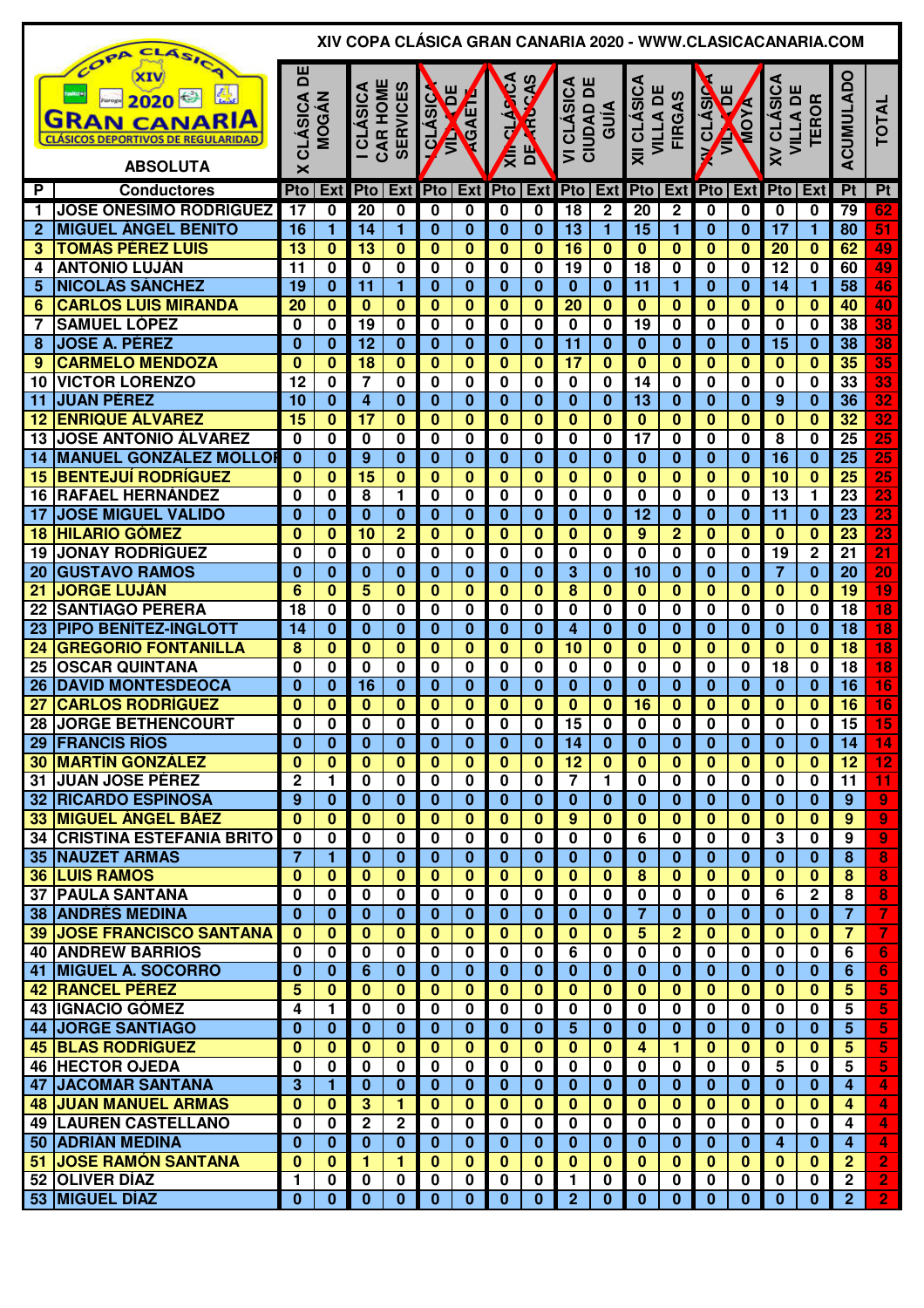|                | COPP CLASICA                                                                                                           |                                                |                         |                              |                 |                                      |                         |              |                         |                                                               |                         |                                |               |                         |              | XIV COPA CLÁSICA GRAN CANARIA 2020 - WWW.CLASICACANARIA.COM |              |                         |                 |
|----------------|------------------------------------------------------------------------------------------------------------------------|------------------------------------------------|-------------------------|------------------------------|-----------------|--------------------------------------|-------------------------|--------------|-------------------------|---------------------------------------------------------------|-------------------------|--------------------------------|---------------|-------------------------|--------------|-------------------------------------------------------------|--------------|-------------------------|-----------------|
|                | 恩<br><b>2020 - 3</b><br><b>GRAN CANARIA</b><br><b>CLÁSICOS DEPORTIVOS DE REGULARIDAD</b><br><b>TROFEO BICICLOMETRO</b> | 片<br><b>CLÁSICA</b><br>$\overline{\mathsf{x}}$ | <b>MOGÁN</b>            | CAR HOME<br><b>I CLÁSICA</b> | <b>SERVICES</b> | ш<br><b>QLASIC</b><br>$\vec{\Theta}$ | <b>GAET</b>             | CASACA<br>Ę  | $\overline{D}$          | <b>I CLÁSICA<br/>IUDAD DE</b><br><b>VI CLASIO</b><br>CIUDAD I | GUÍA                    | XII CLÁSICA<br><b>VILLA DE</b> | <b>FIRGAS</b> | Ĕ<br>V CLÁSIC           | MOYA<br>ĝ    | <b>XV CLASICA</b><br>片<br><b>VILLA</b>                      | <b>TEROR</b> | ACUMULADO               | <b>TOTAL</b>    |
| $\overline{P}$ | <b>Navegantes</b>                                                                                                      | Pto                                            | <b>Ext</b>              |                              |                 | <b>Pto Ext Pto Ext Pto</b>           |                         |              | Ext                     |                                                               |                         | <b>Pto Ext Pto Ext Pto Ext</b> |               |                         |              | Pto                                                         | Ext          | P <sub>t</sub>          | Pt              |
| 1              | <b>JUAN JOSÉ ALONSO</b>                                                                                                | 20                                             | 1                       | $\overline{18}$              | 1               | 0                                    | 0                       | 0            | 0                       | $\overline{18}$                                               | 1                       | 18                             | 1             | 0                       | 0            | $\overline{20}$                                             | $\mathbf{1}$ | 99                      | 61              |
| $\overline{2}$ | <b>ADAY LUJÁN</b>                                                                                                      | 18                                             | $\bf{0}$                | $\bf{0}$                     | $\bf{0}$        | 0                                    | $\bf{0}$                | 0            | $\bf{0}$                | 20                                                            | $\bf{0}$                | 19                             | 0             | $\bf{0}$                | $\Omega$     | 19                                                          | $\bf{0}$     | 76                      | 58              |
| 3              | <b>PABLO PÉREZ</b>                                                                                                     | 19                                             | $\bf{0}$                | $\overline{17}$              | $\bf{0}$        | $\bf{0}$                             | $\bf{0}$                | $\bf{0}$     | $\bf{0}$                | $\mathbf{0}$                                                  | $\bf{0}$                | 17                             | $\bf{0}$      | $\bf{0}$                | $\Omega$     | $\bf{0}$                                                    | $\bf{0}$     | $\overline{53}$         | 53              |
| 4              | <b>AYRTON PÉREZ</b>                                                                                                    | $\overline{17}$                                | $\mathbf 0$             | 15                           | $\bf{0}$        | $\bf{0}$                             | 0                       | $\bf{0}$     | 0                       | $\bf{0}$                                                      | 0                       | 16                             | $\mathbf 0$   | $\mathbf 0$             | $\bf{0}$     | 18                                                          | $\bf{0}$     | 66                      | 51              |
| 5              | <b>JOSE MARÍA EMPERADOR</b>                                                                                            | 16                                             | $\bf{0}$                | 10                           | $\bf{0}$        | $\bf{0}$                             | $\bf{0}$                | $\bf{0}$     | $\bf{0}$                | 16                                                            | $\bf{0}$                | 14                             | $\mathbf{0}$  | $\bf{0}$                | $\bf{0}$     | $\bf{0}$                                                    | $\bf{0}$     | 56                      | 46              |
| 6              | <b>SERGIO MONZÓN</b>                                                                                                   | $\overline{14}$                                | $\bf{0}$                | 16                           | $\bf{0}$        | $\mathbf{0}$                         | $\bf{0}$                | $\bf{0}$     | $\overline{\mathbf{0}}$ | 15                                                            | $\overline{\mathbf{0}}$ | $\bf{0}$                       | $\mathbf{0}$  | $\overline{\mathbf{0}}$ | $\mathbf{0}$ | $\bf{0}$                                                    | $\bf{0}$     | 45                      | 45              |
| 7              | <b>BRISEIDA RAMOS</b>                                                                                                  | $\bf{0}$                                       | 0                       | 12                           | $\bf{0}$        | 0                                    | 0                       | 0            | 0                       | 12                                                            | 0                       | 15                             | 0             | 0                       | $\bf{0}$     | $\overline{17}$                                             | 0            | 56                      | 44              |
| 8              | <b>ADONAY CARRASCO</b>                                                                                                 | $\bf{0}$                                       | $\bf{0}$                | 20                           | $\bf{0}$        | $\bf{0}$                             | $\bf{0}$                | $\bf{0}$     | $\bf{0}$                | $\bf{0}$                                                      | $\bf{0}$                | 20                             | $\bf{0}$      | $\bf{0}$                | $\bf{0}$     | $\bf{0}$                                                    | $\bf{0}$     | 40                      | 40              |
| 9              | <b>GABRIEL LÓPEZ</b>                                                                                                   | 10                                             | 1                       | 9                            | $\overline{1}$  | $\mathbf{0}$                         | $\bf{0}$                | $\bf{0}$     | $\bf{0}$                | $\overline{14}$                                               | 1                       | $\mathbf{0}$                   | $\mathbf{0}$  | $\overline{\mathbf{0}}$ | $\mathbf{0}$ | $\bf{0}$                                                    | $\bf{0}$     | $\overline{36}$         | $\overline{36}$ |
| 10             | <b>ISAAC HERRERA</b>                                                                                                   | $\bf{0}$                                       | $\bf{0}$                | 6                            | $\bf{0}$        | $\bf{0}$                             | $\mathbf{0}$            | $\mathbf{0}$ | 0                       | 0                                                             | 0                       | $\overline{13}$                | 1             | $\bf{0}$                | $\mathbf 0$  | $\bf{0}$                                                    | $\bf{0}$     | $\overline{20}$         | 20              |
| 11             | <b>DANIEL HERNÁNDEZ</b>                                                                                                | $\bf{0}$                                       | $\overline{\mathbf{0}}$ | $\overline{19}$              | $\bf{0}$        | $\bf{0}$                             | $\overline{\mathbf{0}}$ | $\bf{0}$     | $\overline{\mathbf{0}}$ | $\overline{\mathbf{0}}$                                       | $\overline{\mathbf{0}}$ | $\bf{0}$                       | $\bf{0}$      | $\overline{\mathbf{0}}$ | $\bf{0}$     | $\overline{\mathbf{0}}$                                     | $\bf{0}$     | 19                      | 19              |
| 12             | <b>EDUARD RÍOS</b>                                                                                                     | $\Omega$                                       | $\bf{0}$                | $\bf{0}$                     | $\bf{0}$        | $\bf{0}$                             | $\bf{0}$                | $\Omega$     | $\bf{0}$                | 19                                                            | $\bf{0}$                | $\bf{0}$                       | $\Omega$      | $\bf{0}$                | $\Omega$     | $\bf{0}$                                                    | $\Omega$     | $\overline{19}$         | 19              |
| 13             | <b>CARLOS RODRÍGUEZ</b>                                                                                                | $\Omega$                                       | 0                       | $\bf{0}$                     | $\bf{0}$        | 0                                    | 0                       | O            | 0                       | 17                                                            | 0                       | 0                              | 0             | $\bf{0}$                | $\Omega$     | $\bf{0}$                                                    | <sup>0</sup> | $\overline{17}$         | 17              |
| 14             | <b>JUAN MANUEL ARMAS</b>                                                                                               | $\overline{15}$                                | 1                       | $\mathbf{0}$                 | $\mathbf{0}$    | $\bf{0}$                             | $\overline{\mathbf{0}}$ | $\mathbf{0}$ | $\overline{\mathbf{0}}$ | $\mathbf{0}$                                                  | $\bf{0}$                | $\bf{0}$                       | $\mathbf{0}$  | $\mathbf{0}$            | $\mathbf{0}$ | $\mathbf{0}$                                                | $\bf{0}$     | $\overline{16}$         | $\overline{16}$ |
| 15             | <b>NAUZET ARMAS</b>                                                                                                    | $\bf{0}$                                       | $\bf{0}$                | 14                           | 1               | $\bf{0}$                             | $\bf{0}$                | $\bf{0}$     | $\bf{0}$                | $\bf{0}$                                                      | $\bf{0}$                | 0                              | $\bf{0}$      | $\bf{0}$                | $\bf{0}$     | $\bf{0}$                                                    | $\bf{0}$     | $\overline{15}$         | $\overline{15}$ |
| 16             | <b>GUSTAVO MORALES</b>                                                                                                 | 0                                              | $\bf{0}$                | 13                           | 1               | 0                                    | 0                       | 0            | 0                       | $\mathbf 0$                                                   | 0                       | 0                              | 0             | $\mathbf 0$             | 0            | $\mathbf 0$                                                 | $\bf{0}$     | $\overline{14}$         | $\overline{14}$ |
| 17             | <b>CRISTINA PERERA</b>                                                                                                 | 13                                             | $\bf{0}$                | $\bf{0}$                     | $\bf{0}$        | 0                                    | $\bf{0}$                | $\bf{0}$     | $\bf{0}$                | $\bf{0}$                                                      | $\bf{0}$                | $\bf{0}$                       | $\bf{0}$      | $\bf{0}$                | $\Omega$     | $\bf{0}$                                                    | $\bf{0}$     | 13                      | 13              |
| 18             | <b>YERAY RODRÍGUEZ</b>                                                                                                 | 12                                             | 1                       | $\bf{0}$                     | $\bf{0}$        | $\bf{0}$                             | $\bf{0}$                | $\bf{0}$     | $\bf{0}$                | $\mathbf{0}$                                                  | $\bf{0}$                | $\bf{0}$                       | $\Omega$      | $\bf{0}$                | $\Omega$     | $\bf{0}$                                                    | $\bf{0}$     | $\overline{13}$         | $\overline{13}$ |
| 19             | <b>ROSMÉN DÍAZ</b>                                                                                                     | $\bf{0}$                                       | 0                       | $\mathbf 0$                  | $\bf{0}$        | 0                                    | 0                       | 0            | 0                       | 13                                                            | 0                       | 0                              | $\bf{0}$      | $\overline{\mathbf{0}}$ | 0            | $\mathbf 0$                                                 | $\bf{0}$     | $\overline{13}$         | $\overline{13}$ |
| 20             | <b>CRISTOFER MONTESDEOCA</b>                                                                                           | 11                                             | 1                       | $\bf{0}$                     | $\bf{0}$        | $\bf{0}$                             | $\bf{0}$                | $\mathbf{0}$ | $\bf{0}$                | $\bf{0}$                                                      | $\bf{0}$                | $\bf{0}$                       | $\bf{0}$      | $\bf{0}$                | $\bf{0}$     | $\bf{0}$                                                    | $\bf{0}$     | $\overline{12}$         | $\overline{12}$ |
| 21             | <b>CARLA PADRÓN</b>                                                                                                    | $\bf{0}$                                       | $\bf{0}$                | 11                           | 1               | $\bf{0}$                             | $\bf{0}$                | $\bf{0}$     | $\bf{0}$                | $\mathbf{0}$                                                  | $\bf{0}$                | 0                              | $\bf{0}$      | $\bf{0}$                | $\bf{0}$     | $\bf{0}$                                                    | $\bf{0}$     | $\overline{12}$         | $\overline{12}$ |
| 22             | <b>PEDRO RÁMIREZ</b>                                                                                                   | $\Omega$                                       | $\bf{0}$                | $\bf{0}$                     | $\bf{0}$        | 0                                    | 0                       | 0            | 0                       | 11                                                            | 0                       | 0                              | 0             | 0                       | 0            | $\bf{0}$                                                    | 0            | 11                      | 11              |
| 23             | <b>VERONICA CAZORLA</b>                                                                                                | $\Omega$                                       | $\bf{0}$                | 8                            | $\bf{0}$        | $\bf{0}$                             | 0                       | $\bf{0}$     | $\bf{0}$                | $\bf{0}$                                                      | $\bf{0}$                | $\bf{0}$                       | $\bf{0}$      | $\bf{0}$                | $\bf{0}$     | $\bf{0}$                                                    | $\bf{0}$     | 8                       | $\overline{8}$  |
| 24             | <b>JAIME TORRES</b>                                                                                                    | $\bf{0}$                                       | $\bf{0}$                | $\overline{\mathbf{7}}$      | $\bf{0}$        | $\bf{0}$                             | 0                       | $\bf{0}$     | $\bf{0}$                | $\bf{0}$                                                      | 0                       | $\bf{0}$                       | $\bf{0}$      | $\mathbf{0}$            | $\bf{0}$     | $\bf{0}$                                                    | $\bf{0}$     | $\overline{\mathbf{7}}$ |                 |
| 25             | <b>GABRIEL SANTANA</b>                                                                                                 | 0                                              | $\bf{0}$                | 5                            | 0               | 0                                    | $\mathbf{0}$            | $\Omega$     | $\Omega$                | 0                                                             | $\bf{0}$                | 0                              | 0             | $\Omega$                | 0            | $\Omega$                                                    | $\bf{0}$     | 5                       | 5               |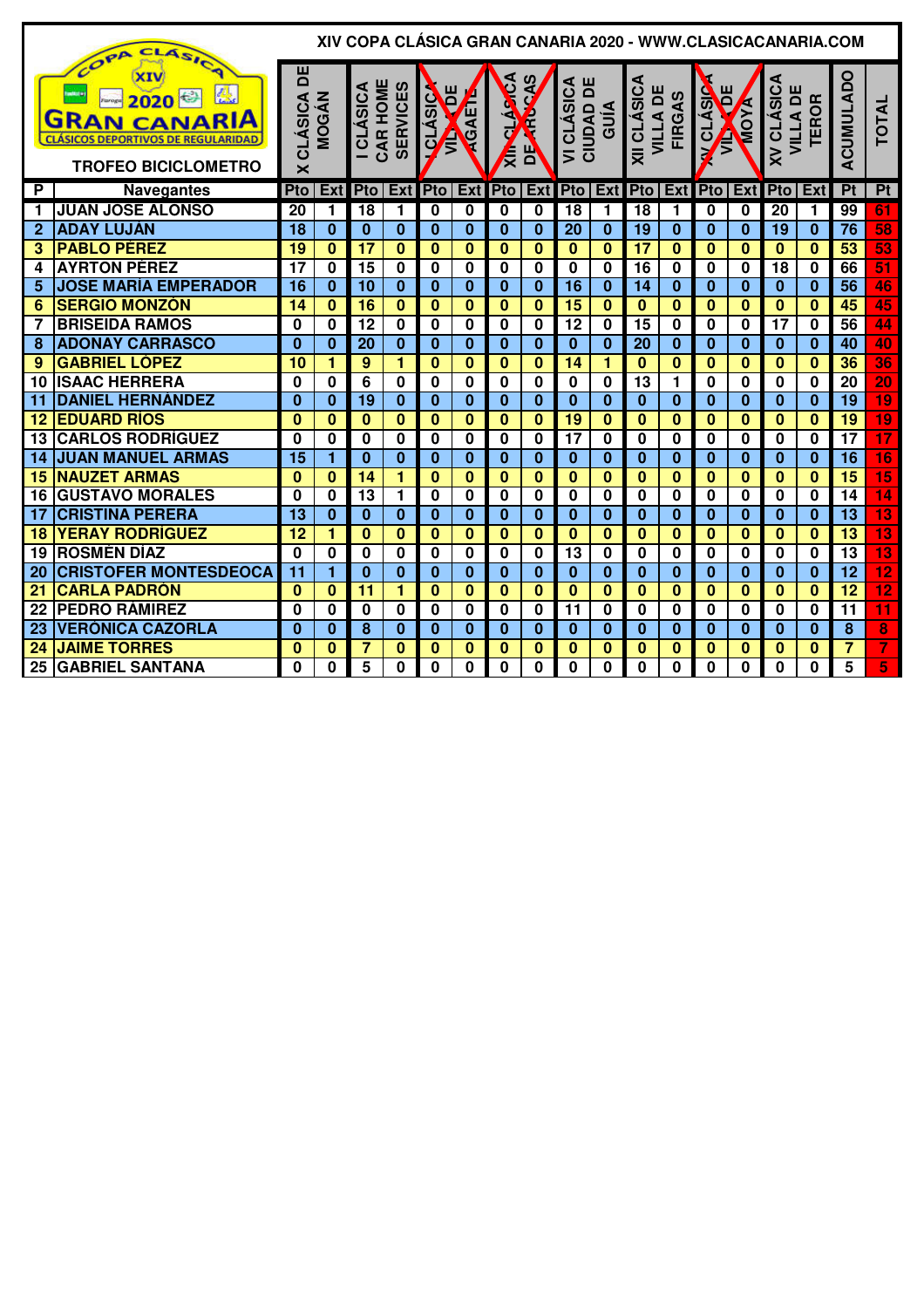|                | CLASIC<br>COPA                                                                                              |                                         |                         |                             |                         |                         |                         |                         |                         |                             |                         |                                       |                         |                           |                         |                               | XIV COPA CLÁSICA GRAN CANARIA 2020 - WWW.CLASICACANARIA.COM |                 |                         |
|----------------|-------------------------------------------------------------------------------------------------------------|-----------------------------------------|-------------------------|-----------------------------|-------------------------|-------------------------|-------------------------|-------------------------|-------------------------|-----------------------------|-------------------------|---------------------------------------|-------------------------|---------------------------|-------------------------|-------------------------------|-------------------------------------------------------------|-----------------|-------------------------|
|                | 愚<br>2020<br><b>GRAN CANARIA</b><br><b>CLÁSICOS DEPORTIVOS DE REGULARIDAD</b><br><b>TROFEO BICICLOMETRO</b> | 비<br>CLÁSICA<br>$\overline{\mathsf{x}}$ | <b>MOGÁN</b>            | CAR HOME<br><b>ICLASICA</b> | <b>SERVICES</b>         | Ĕ<br><b>QLÁSIC</b><br>Ê | <b>REAGAET</b>          | <b>ARCA</b><br>Ę        | $\mathbf{B}$            | VICLASICA<br>ш<br>CIUDAD DI | GUÍA                    | <b>XII CLÁSICA</b><br><b>VILLA DE</b> | <b>FIRGAS</b>           | <b>V CLÁSIC</b><br>ē<br>Ê | <b>AYOW</b>             | <b>XV CLASICA</b><br>VILLA DI | <b>TEROR</b>                                                | ACUMULADO       | <b>TOTAL</b>            |
| $\overline{P}$ | <b>Conductores</b>                                                                                          | Pto                                     |                         | Ext Pto Ext                 |                         | <b>Pto Ext</b>          |                         | <b>Pto</b>              | <b>Ext</b>              | <b>Pto</b>                  | Ex <sub>t</sub>         |                                       | Pto Ext                 |                           | <b>Pto Ext</b>          | Pto                           | <b>Ext</b>                                                  | $\overline{Pt}$ | P <sub>t</sub>          |
| 1              | <b>MIGUEL ÁNGEL BENITO</b>                                                                                  | 20                                      | 1                       | 18                          | 1                       | 0                       | 0                       | 0                       | 0                       | 18                          | 1                       | 18                                    | 1                       | 0                         | 0                       | 20                            | 1                                                           | 99              | 61                      |
| $\overline{2}$ | <b>ANTONIO LUJÁN</b>                                                                                        | 18                                      | $\bf{0}$                | $\bf{0}$                    | $\mathbf{0}$            | $\bf{0}$                | $\bf{0}$                | $\bf{0}$                | $\bf{0}$                | 20                          | $\bf{0}$                | 19                                    | $\bf{0}$                | $\mathbf{0}$              | $\bf{0}$                | $\overline{19}$               | $\bf{0}$                                                    | $\overline{76}$ | 58                      |
| 3              | <b>VICTOR LORENZO</b>                                                                                       | 19                                      | $\bf{0}$                | $\overline{17}$             | $\bf{0}$                | $\mathbf{0}$            | $\bf{0}$                | $\overline{\mathbf{0}}$ | $\overline{\mathbf{0}}$ | $\mathbf{0}$                | $\overline{\mathbf{0}}$ | $\overline{17}$                       | $\overline{\mathbf{0}}$ | $\mathbf{0}$              | $\overline{\mathbf{0}}$ | $\overline{\mathbf{0}}$       | $\bf{0}$                                                    | 53              | 53                      |
| 4              | <b>JUAN PÉREZ</b>                                                                                           | $\overline{17}$                         | 0                       | $\overline{15}$             | $\mathbf 0$             | $\bf{0}$                | $\overline{\mathbf{0}}$ | $\overline{\mathbf{0}}$ | $\overline{\mathbf{0}}$ | $\overline{\mathbf{0}}$     | $\overline{\mathbf{0}}$ | $\overline{16}$                       | $\overline{\mathbf{0}}$ | $\overline{\mathbf{0}}$   | $\overline{\mathbf{0}}$ | $\overline{18}$               | $\bf{0}$                                                    | 66              | 51                      |
| 5              | <b>JORGE LUJÁN</b>                                                                                          | 14                                      | $\bf{0}$                | 16                          | $\bf{0}$                | $\bf{0}$                | $\bf{0}$                | $\bf{0}$                | $\bf{0}$                | $\overline{15}$             | $\overline{\mathbf{0}}$ | $\bf{0}$                              | $\mathbf{0}$            | $\mathbf{0}$              | $\mathbf{0}$            | $\bf{0}$                      | $\bf{0}$                                                    | $\overline{45}$ | 45                      |
| 6              | <b>GUSTAVO RAMOS</b>                                                                                        | $\overline{\mathbf{0}}$                 | $\bf{0}$                | $\overline{12}$             | $\bf{0}$                | $\mathbf{0}$            | $\bf{0}$                | $\bf{0}$                | $\overline{\mathbf{0}}$ | $\overline{12}$             | $\overline{\mathbf{0}}$ | $\overline{15}$                       | $\mathbf{0}$            | $\bf{0}$                  | $\bf{0}$                | $\overline{17}$               | $\bf{0}$                                                    | 56              | 44                      |
| 7              | <b>GREGORIO FONTANILLA</b>                                                                                  | 16                                      | 0                       | 10                          | $\bf{0}$                | 0                       | 0                       | 0                       | 0                       | $\overline{16}$             | 0                       | 0                                     | 0                       | $\bf{0}$                  | $\bf{0}$                | $\bf{0}$                      | $\bf{0}$                                                    | $\overline{42}$ | 42                      |
| 8              | <b>SAMUEL LÓPEZ</b>                                                                                         | $\Omega$                                | $\bf{0}$                | 20                          | $\bf{0}$                | $\bf{0}$                | $\bf{0}$                | $\bf{0}$                | $\mathbf{0}$            | $\mathbf{0}$                | $\mathbf{0}$            | 20                                    | $\mathbf{0}$            | $\Omega$                  | $\bf{0}$                | $\bf{0}$                      | $\bf{0}$                                                    | 40              | 40                      |
| 9              | <b>JUAN JOSÉ PÉREZ</b>                                                                                      | 10                                      | 1                       | 9                           | 1                       | $\bf{0}$                | $\bf{0}$                | $\bf{0}$                | $\bf{0}$                | 14                          | 1                       | $\bf{0}$                              | $\mathbf{0}$            | $\bf{0}$                  | $\bf{0}$                | $\bf{0}$                      | $\bf{0}$                                                    | 36              | 36                      |
| 10             | <b>DAVID MONTESDEOCA</b>                                                                                    | $\Omega$                                | $\mathbf{0}$            | $\overline{19}$             | $\mathbf{0}$            | $\bf{0}$                | 0                       | $\mathbf{0}$            | 0                       | $\bf{0}$                    | 0                       | $\mathbf{0}$                          | 0                       | $\bf{0}$                  | $\bf{0}$                | $\bf{0}$                      | $\bf{0}$                                                    | 19              | 19                      |
| 11             | <b>FRANCIS RÍOS</b>                                                                                         | $\Omega$                                | $\bf{0}$                | $\bf{0}$                    | $\bf{0}$                | $\bf{0}$                | $\bf{0}$                | $\bf{0}$                | $\bf{0}$                | $\overline{19}$             | $\bf{0}$                | $\bf{0}$                              | $\mathbf{0}$            | $\mathbf{0}$              | $\bf{0}$                | $\bf{0}$                      | $\bf{0}$                                                    | $\overline{19}$ | $\overline{19}$         |
| 12             | <b>MARTÍN GONZÁLEZ</b>                                                                                      | $\mathbf{0}$                            | $\bf{0}$                | $\overline{\mathbf{0}}$     | $\overline{\mathbf{0}}$ | $\overline{\mathbf{0}}$ | $\mathbf{0}$            | $\bf{0}$                | $\overline{\mathbf{0}}$ | $\overline{17}$             | $\overline{\mathbf{0}}$ | $\overline{\mathbf{0}}$               | $\mathbf{0}$            | $\bf{0}$                  | $\overline{\mathbf{0}}$ | $\overline{\mathbf{0}}$       | $\bf{0}$                                                    | $\overline{17}$ | 17                      |
| 13             | <b>NAUZET ARMAS</b>                                                                                         | $\overline{15}$                         | 0                       | $\mathbf 0$                 | $\mathbf 0$             | 0                       | 0                       | 0                       | $\overline{\mathbf{0}}$ | $\bf{0}$                    | $\overline{\mathbf{0}}$ | 0                                     | 0                       | $\overline{\mathbf{0}}$   | $\overline{\mathbf{0}}$ | $\overline{\mathbf{0}}$       | $\bf{0}$                                                    | 15              | 15                      |
| 14             | <b>JUAN MANUEL ARMAS</b>                                                                                    | $\Omega$                                | $\bf{0}$                | $\overline{14}$             | 1                       | $\bf{0}$                | $\bf{0}$                | $\bf{0}$                | $\overline{\mathbf{0}}$ | $\bf{0}$                    | $\overline{\mathbf{0}}$ | $\bf{0}$                              | $\bf{0}$                | $\bf{0}$                  | $\bf{0}$                | $\bf{0}$                      | $\overline{\mathbf{0}}$                                     | $\overline{15}$ | $\overline{15}$         |
| 15             | <b>JOSE RAMÓN SANTANA</b>                                                                                   | $\bf{0}$                                | $\bf{0}$                | 13                          | 1                       | $\bf{0}$                | $\bf{0}$                | $\bf{0}$                | $\bf{0}$                | $\bf{0}$                    | $\overline{\mathbf{0}}$ | $\mathbf{0}$                          | $\bf{0}$                | $\mathbf{0}$              | $\bf{0}$                | $\mathbf{0}$                  | $\bf{0}$                                                    | $\overline{14}$ | $\overline{14}$         |
| 16             | <b>LUIS RAMOS</b>                                                                                           | $\bf{0}$                                | $\mathbf{0}$            | $\bf{0}$                    | $\mathbf{0}$            | $\bf{0}$                | $\overline{\mathbf{0}}$ | $\bf{0}$                | $\mathbf{0}$            | $\bf{0}$                    | $\overline{\mathbf{0}}$ | $\overline{14}$                       | $\overline{\mathbf{0}}$ | $\mathbf{0}$              | $\bf{0}$                | $\bf{0}$                      | $\bf{0}$                                                    | $\overline{14}$ | $\overline{14}$         |
| 17             | <b>BLAS RODRÍGUEZ</b>                                                                                       | $\bf{0}$                                | $\bf{0}$                | $\mathbf{0}$                | $\mathbf{0}$            | $\bf{0}$                | $\overline{\mathbf{0}}$ | $\overline{\mathbf{0}}$ | $\overline{\mathbf{0}}$ | $\bf{0}$                    | $\overline{\mathbf{0}}$ | $\overline{13}$                       | $\overline{\mathbf{1}}$ | $\bf{0}$                  | $\overline{\mathbf{0}}$ | $\overline{\mathbf{0}}$       | $\bf{0}$                                                    | $\overline{14}$ | $\overline{14}$         |
| 18             | <b>RANCEL PÉREZ</b>                                                                                         | $\overline{13}$                         | $\bf{0}$                | $\bf{0}$                    | $\bf{0}$                | $\mathbf{0}$            | $\bf{0}$                | $\bf{0}$                | $\overline{\mathbf{0}}$ | $\mathbf{0}$                | $\overline{\mathbf{0}}$ | $\mathbf{0}$                          | $\overline{\mathbf{0}}$ | $\bf{0}$                  | $\bf{0}$                | $\mathbf{0}$                  | $\bf{0}$                                                    | $\overline{13}$ | $\overline{\bf 13}$     |
| 19             | <b>IGNACIO GÓMEZ</b>                                                                                        | $\overline{12}$                         | 1                       | $\bf{0}$                    | $\mathbf 0$             | 0                       | 0                       | 0                       | $\overline{\mathbf{0}}$ | 0                           | $\overline{\mathbf{0}}$ | 0                                     | 0                       | $\bf{0}$                  | $\bf{0}$                | $\mathbf 0$                   | $\bf{0}$                                                    | $\overline{13}$ | $\overline{\bf 13}$     |
| 20             | <b>JORGE SANTIADO</b>                                                                                       | $\bf{0}$                                | $\overline{\mathbf{0}}$ | $\mathbf{0}$                | $\bf{0}$                | $\mathbf{0}$            | $\overline{\mathbf{0}}$ | $\bf{0}$                | $\overline{\mathbf{0}}$ | $\overline{13}$             | $\overline{\mathbf{0}}$ | $\mathbf{0}$                          | $\mathbf{0}$            | $\bf{0}$                  | $\mathbf{0}$            | $\mathbf{0}$                  | $\bf{0}$                                                    | $\overline{13}$ | 13                      |
| 21             | <b>JACOMAR SANTANA</b>                                                                                      | 11                                      | $\overline{\mathbf{1}}$ | $\mathbf{0}$                | $\mathbf{0}$            | $\bf{0}$                | $\bf{0}$                | $\bf{0}$                | $\mathbf{0}$            | $\bf{0}$                    | $\overline{\mathbf{0}}$ | $\bf{0}$                              | 0                       | $\bf{0}$                  | $\bf{0}$                | $\bf{0}$                      | $\bf{0}$                                                    | $\overline{12}$ | $\overline{12}$         |
| 22             | <b>RUBÉN PADRÓN</b>                                                                                         | $\Omega$                                | $\bf{0}$                | 11                          | 1                       | $\bf{0}$                | $\mathbf{0}$            | $\bf{0}$                | 0                       | $\mathbf{0}$                | 0                       | $\mathbf{0}$                          | 0                       | O                         | $\bf{0}$                | $\bf{0}$                      | $\bf{0}$                                                    | $\overline{12}$ | $\overline{12}$         |
| 23             | <b>VICTORIANO RAMOS</b>                                                                                     | $\Omega$                                | $\mathbf{0}$            | $\bf{0}$                    | $\bf{0}$                | $\bf{0}$                | $\bf{0}$                | $\bf{0}$                | $\bf{0}$                | 11                          | $\bf{0}$                | $\bf{0}$                              | $\mathbf{0}$            | $\Omega$                  | $\bf{0}$                | $\bf{0}$                      | $\bf{0}$                                                    | $\overline{11}$ | $\overline{11}$         |
| 24             | <b>HECTOR OJEDA</b>                                                                                         | $\Omega$                                | $\bf{0}$                | $\overline{\mathbf{8}}$     | $\bf{0}$                | $\Omega$                | $\bf{0}$                | $\bf{0}$                | $\mathbf{0}$            | $\Omega$                    | $\bf{0}$                | $\Omega$                              | $\mathbf{0}$            | $\Omega$                  | $\mathbf{0}$            | $\mathbf{0}$                  | $\bf{0}$                                                    | 8               | 8                       |
| 25             | <b>DANIEL TORRES</b>                                                                                        | $\bf{0}$                                | 0                       | 7                           | $\mathbf 0$             | 0                       | 0                       | 0                       | 0                       | $\bf{0}$                    | 0                       | 0                                     | 0                       | $\bf{0}$                  | 0                       | 0                             | 0                                                           | $\overline{7}$  | $\overline{7}$          |
| 26             | <b>DAYLOS ARENCIBIA</b>                                                                                     | $\Omega$                                | $\bf{0}$                | 6                           | $\bf{0}$                | $\bf{0}$                | $\bf{0}$                | $\bf{0}$                | $\overline{\mathbf{0}}$ | $\mathbf{0}$                | $\overline{\mathbf{0}}$ | $\mathbf{0}$                          | $\bf{0}$                | $\mathbf{0}$              | $\overline{\mathbf{0}}$ | $\mathbf{0}$                  | $\bf{0}$                                                    | $\overline{6}$  | $\overline{6}$          |
| 27             | <b>SAMUEL SANTANA</b>                                                                                       | $\mathbf{0}$                            | $\bf{0}$                | 5                           | $\mathbf{0}$            | $\mathbf{0}$            | $\mathbf{0}$            | $\bf{0}$                | $\overline{\mathbf{0}}$ | $\mathbf{0}$                | $\overline{\mathbf{0}}$ | $\mathbf{0}$                          | $\mathbf{0}$            | $\mathbf{0}$              | $\overline{\mathbf{0}}$ | $\mathbf{0}$                  | $\bf{0}$                                                    | $\overline{5}$  | $\overline{\mathbf{5}}$ |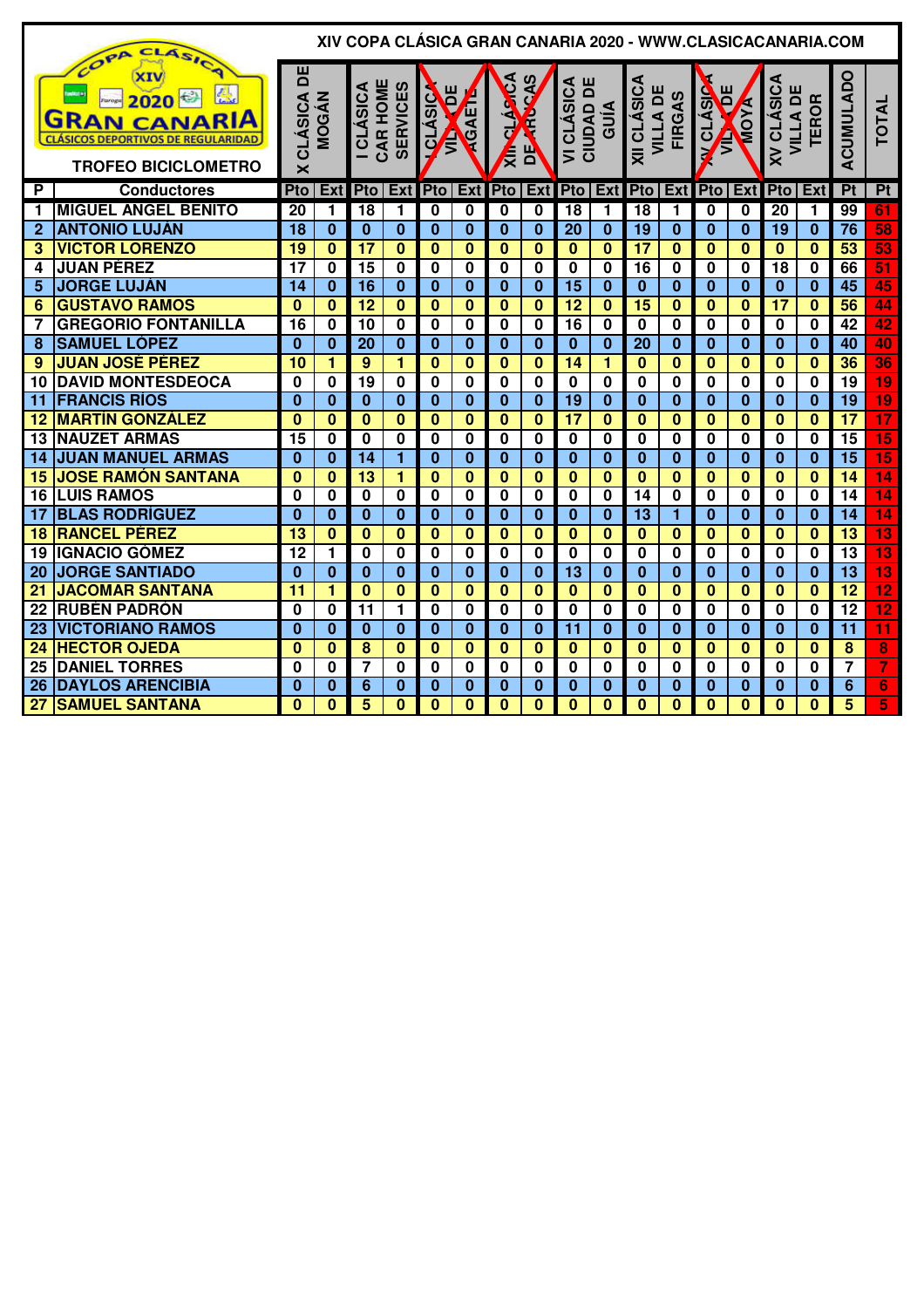|              | CLASICA<br>OPA                                                                                               |                                                |              |                            |                 |                              |             |                   |              |                                          |              |                         |               |                           |                | XIV COPA CLÁSICA GRAN CANARIA 2020 - WWW.CLASICACANARIA.COM |              |                 |                 |
|--------------|--------------------------------------------------------------------------------------------------------------|------------------------------------------------|--------------|----------------------------|-----------------|------------------------------|-------------|-------------------|--------------|------------------------------------------|--------------|-------------------------|---------------|---------------------------|----------------|-------------------------------------------------------------|--------------|-----------------|-----------------|
|              | xɪv<br>2020<br><b>GRAN CANARIA</b><br><b>CLASICOS DEPORTIVOS DE REGULARIDAD</b><br><b>TROFEO SIN EQUIPOS</b> | 片<br><b>CLÁSICA</b><br>$\overline{\mathsf{x}}$ | <b>MOGÁN</b> | CAR HOME<br><b>CLÁSICA</b> | <b>SERVICES</b> | ш<br><b>QLÁSIC</b><br>Ē<br>Ê | CAET        | <b>LINCA</b><br>∤ | 片            | <b>VI CLÁSICA<br/>CIUDAD DE<br/>GUÍA</b> |              | XII CLÁSICA<br>VILLA DE | <b>FIRGAS</b> | Ĕ<br><b>V CLASIC</b><br>Ê | <b>EXPLANS</b> | <b>XV CLASICA</b><br>VILLA DE                               | <b>TEROR</b> | ACUMULADO       | <b>TOTAL</b>    |
| P            | <b>Navegantes</b>                                                                                            | Pto                                            | Ext          | <b>Pto</b>                 | Ext             | <b>Pto</b>                   | Ext         | <b>Pto</b>        | Ext          | <b>Pto</b>                               | Ext          | Pto                     | Ext           | Pto                       | Ext            | Pto                                                         | Ext          | P <sub>t</sub>  | Pt              |
| 1            | <b>JOSE LUIS GUERRA</b>                                                                                      | 19                                             | 0            | 18                         | $\mathbf 0$     | 0                            | $\mathbf 0$ | 0                 | 0            | 0                                        | 0            | 19                      | $\bf{0}$      | 0                         | $\mathbf 0$    | 19                                                          | 0            | 75              | 57              |
| $\mathbf{2}$ | ÁLVARO PÉREZ-BENAVIDES                                                                                       | 16                                             | $\bf{0}$     | $\bf{0}$                   | $\mathbf{0}$    | $\bf{0}$                     | $\bf{0}$    | $\bf{0}$          | $\bf{0}$     | $\bf{0}$                                 | $\bf{0}$     | 20                      | $\bf{0}$      | $\bf{0}$                  | $\Omega$       | 20                                                          | $\bf{0}$     | 56              | 56              |
| 3            | <b>EDUARDO MELIÁN</b>                                                                                        | 17                                             | $\bf{0}$     | $\bf{0}$                   | $\bf{0}$        | $\bf{0}$                     | $\bf{0}$    | $\bf{0}$          | 0            | $\bf{0}$                                 | $\mathbf{0}$ | 18                      | $\bf{0}$      | $\bf{0}$                  | $\bf{0}$       | 18                                                          | $\bf{0}$     | 53              | 53              |
| 4            | <b>ISABEL PÉREZ</b>                                                                                          | 20                                             | 0            | $\bf{0}$                   | $\mathbf 0$     | 0                            | 0           | 0                 | 0            | 18                                       | 0            | 0                       | $\bf{0}$      | 0                         | $\bf{0}$       | 0                                                           | $\bf{0}$     | 38              | 38              |
| 5            | <b>VICTOR MARTÍN</b>                                                                                         | $\Omega$                                       | $\bf{0}$     | 20                         | $\overline{2}$  | $\Omega$                     | $\bf{0}$    | $\Omega$          | $\mathbf{0}$ | $\Omega$                                 | $\bf{0}$     | 0                       | $\Omega$      | $\Omega$                  | $\Omega$       | $\Omega$                                                    | $\Omega$     | 22              | $\overline{22}$ |
| 6            | <b>YERAY DIAZ</b>                                                                                            | $\bf{0}$                                       | $\bf{0}$     | $\bf{0}$                   | $\bf{0}$        | $\bf{0}$                     | 0           | $\Omega$          | 0            | 20                                       | $\bf{0}$     | 0                       | $\Omega$      | $\Omega$                  | $\Omega$       | O                                                           | $\Omega$     | 20              | 20              |
|              | <b>ZENEIDA SUÁREZ</b>                                                                                        | $\bf{0}$                                       | 0            | 19                         | $\bf{0}$        | 0                            | $\bf{0}$    | 0                 | 0            | $\bf{0}$                                 | 0            | 0                       | $\mathbf 0$   | $\bf{0}$                  | $\bf{0}$       | $\bf{0}$                                                    | $\bf{0}$     | 19              | 19              |
| 8            | <b>JOEL AFONSO</b>                                                                                           | $\bf{0}$                                       | $\bf{0}$     | 17                         | $\mathbf{2}$    | $\bf{0}$                     | $\bf{0}$    | $\bf{0}$          | $\bf{0}$     | $\bf{0}$                                 | $\mathbf{0}$ | 0                       | $\bf{0}$      | $\bf{0}$                  | $\bf{0}$       | 0                                                           | $\bf{0}$     | 19              | 19              |
| 9            | <b>MIGUEL DÍAZ</b>                                                                                           | $\bf{0}$                                       | $\bf{0}$     | $\bf{0}$                   | $\bf{0}$        | $\bf{0}$                     | $\bf{0}$    | $\bf{0}$          | $\mathbf{0}$ | 19                                       | 0            | 0                       | $\mathbf{0}$  | $\bf{0}$                  | $\bf{0}$       | $\bf{0}$                                                    | $\bf{0}$     | $\overline{19}$ | $\overline{19}$ |
| 10           | <b>JOSE LUIS GARCÍA</b>                                                                                      | 18                                             | 0            | $\mathbf 0$                | $\mathbf 0$     | 0                            | 0           | 0                 | $\mathbf 0$  | $\bf{0}$                                 | 0            | 0                       | $\bf{0}$      | 0                         | $\bf{0}$       | 0                                                           | 0            | 18              | $\overline{18}$ |
| 11           | <b>CRISTOFER GARCÍA</b>                                                                                      | $\bf{0}$                                       | $\bf{0}$     | 16                         | $\bf{0}$        | $\bf{0}$                     | $\bf{0}$    | $\bf{0}$          | $\bf{0}$     | $\bf{0}$                                 | $\mathbf{0}$ | 0                       | $\bf{0}$      | $\bf{0}$                  | $\bf{0}$       | $\mathbf{0}$                                                | $\bf{0}$     | $\overline{16}$ | $\overline{16}$ |
| 12           | <b>ELOY GUTIÉRREZ</b>                                                                                        | $\bf{0}$                                       | $\bf{0}$     | 15                         | $\bf{0}$        | $\bf{0}$                     | $\bf{0}$    | $\Omega$          | 0            | $\bf{0}$                                 | $\bf{0}$     | $\bf{0}$                | $\Omega$      | $\bf{0}$                  | $\Omega$       | $\bf{0}$                                                    | $\Omega$     | 15              | $\overline{15}$ |
| 13           | <b>INICOLÁS CASTELLANO</b>                                                                                   | 0                                              | 0            | 14                         | 1               | 0                            | 0           | 0                 | 0            | 0                                        | 0            | 0                       | 0             | $\bf{0}$                  | 0              | $\bf{0}$                                                    | $\bf{0}$     | 15              | $\overline{15}$ |
| 14           | <b>JESÚS BRITO</b>                                                                                           | $\bf{0}$                                       | $\mathbf{0}$ | $\overline{13}$            | $\overline{2}$  | $\bf{0}$                     | $\bf{0}$    | $\bf{0}$          | $\mathbf{0}$ | $\bf{0}$                                 | $\bf{0}$     | $\bf{0}$                | $\bf{0}$      | $\bf{0}$                  | $\bf{0}$       | $\bf{0}$                                                    | $\Omega$     | 15              | 15              |
| 15           | <b>EFRAIN GRANADO</b>                                                                                        | $\bf{0}$                                       | $\bf{0}$     | 12                         | $\overline{2}$  | $\bf{0}$                     | 0           | $\bf{0}$          | 0            | $\bf{0}$                                 | $\bf{0}$     | 0                       | $\Omega$      | $\bf{0}$                  | $\bf{0}$       | $\bf{0}$                                                    | $\bf{0}$     | 14              | $\overline{14}$ |
| 16           | <b>BELÉN OLIVARES</b>                                                                                        | 0                                              | 0            | 11                         | $\mathbf{2}$    | 0                            | 0           | 0                 | 0            | $\bf{0}$                                 | 0            | 0                       | $\mathbf 0$   | $\bf{0}$                  | $\bf{0}$       | $\mathbf 0$                                                 | $\bf{0}$     | 13              | $\overline{13}$ |
| 17           | <b>JOSÉ SANTIAGO</b>                                                                                         | $\bf{0}$                                       | $\bf{0}$     | 10                         | $\overline{2}$  | $\bf{0}$                     | $\bf{0}$    | $\bf{0}$          | $\bf{0}$     | $\bf{0}$                                 | $\mathbf{0}$ | 0                       | $\bf{0}$      | 0                         | $\bf{0}$       | 0                                                           | 0            | 12              | $\overline{12}$ |
| 18           | <b>ROBERTO VERA</b>                                                                                          | $\bf{0}$                                       | $\bf{0}$     | 8                          | $\overline{2}$  | $\bf{0}$                     | $\bf{0}$    | $\bf{0}$          | 0            | 0                                        | 0            | 0                       | $\bf{0}$      | $\bf{0}$                  | $\bf{0}$       | $\bf{0}$                                                    | $\bf{0}$     | 10              | $\overline{10}$ |
| 19           | <b>VICTOR DANIEL GARCIA</b>                                                                                  | 0                                              | 0            | 9                          | $\mathbf 0$     | 0                            | $\mathbf 0$ | 0                 | 0            | $\bf{0}$                                 | 0            | 0                       | $\bf{0}$      | $\bf{0}$                  | 0              | $\bf{0}$                                                    | $\bf{0}$     | 9               | 9               |
| 20           | <b>YAMILEY CASTELLANO</b>                                                                                    | $\Omega$                                       | $\bf{0}$     | 7                          | 1               | $\bf{0}$                     | $\bf{0}$    | $\bf{0}$          | 0            | 0                                        | $\mathbf{0}$ | 0                       | 0             | $\bf{0}$                  | $\bf{0}$       | $\mathbf{0}$                                                | $\bf{0}$     | 8               | 8               |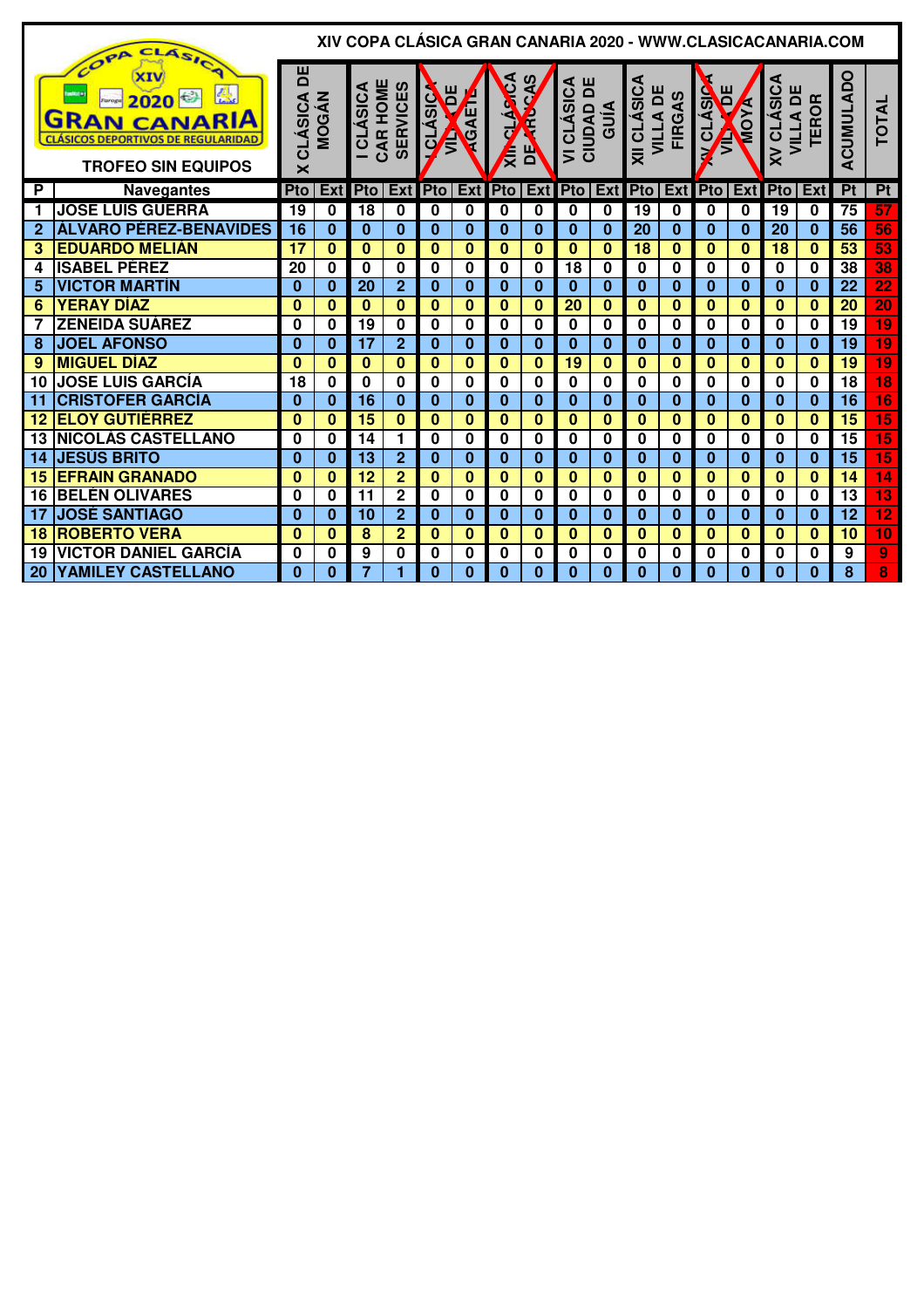|             | CLASIC<br>OPA                                                                                         |                                                |              | XIV COPA CLÁSICA GRAN CANARIA 2020 - WWW.CLASICACANARIA.COM |                 |                  |             |              |                              |                                          |              |             |                           |                         |              |                        |                                      |                 |                 |
|-------------|-------------------------------------------------------------------------------------------------------|------------------------------------------------|--------------|-------------------------------------------------------------|-----------------|------------------|-------------|--------------|------------------------------|------------------------------------------|--------------|-------------|---------------------------|-------------------------|--------------|------------------------|--------------------------------------|-----------------|-----------------|
|             | 2020<br><b>GRAN CANARIA</b><br><b>CLASICOS DEPORTIVOS DE REGULARIDAD</b><br><b>TROFEO SIN EQUIPOS</b> | 片<br><b>CLÁSICA</b><br>$\overline{\mathsf{x}}$ | <b>MOGÁN</b> | CAR HOME<br><b>CLÁSICA</b>                                  | <b>SERVICES</b> | E<br>CLÁSIC<br>Ę | CAET        | CLASCA<br>Ę  | Ш<br>$\overline{\mathbf{a}}$ | <b>VI CLÁSICA<br/>CIUDAD DE<br/>GUÍA</b> |              | XII CLÁSICA | VILLA DE<br><b>FIRGAS</b> | Ĕ<br><b>ALASIC</b><br>Ê | <b>ALCIA</b> | <b>XV CLASICA</b><br>ш | VILLA DI<br>$\alpha$<br><b>TEROI</b> | ACUMULADO       | <b>TOTAL</b>    |
| P           | <b>Conductores</b>                                                                                    | Pto                                            | Ext          | Pto                                                         | Ext             | <b>Pto</b>       | Ext         | <b>Pto</b>   | <b>Ext</b>                   | <b>Pto</b>                               | Ext          | Pto         | Ext                       | <b>Pto</b>              | Ext          | Pto                    | Ext                                  | P <sub>t</sub>  | Pt              |
| 1           | <b>ADRIÁN MEDINA</b>                                                                                  | 19                                             | 0            | 18                                                          | $\bf{0}$        | $\bf{0}$         | $\bf{0}$    | 0            | 0                            | 0                                        | 0            | 19          | $\bf{0}$                  | 0                       | $\bf{0}$     | 19                     | 0                                    | 75              | 57              |
| $\mathbf 2$ | <b>JOSE ANTONIO ÁLVAREZ</b>                                                                           | 16                                             | $\bf{0}$     | $\bf{0}$                                                    | $\bf{0}$        | $\bf{0}$         | $\bf{0}$    | $\bf{0}$     | $\bf{0}$                     | $\bf{0}$                                 | $\bf{0}$     | 20          | $\bf{0}$                  | $\bf{0}$                | $\bf{0}$     | 20                     | $\bf{0}$                             | 56              | 56              |
| 3           | <b>CRISTINA ESTEFANIA BRITO</b>                                                                       | 17                                             | $\bf{0}$     | $\Omega$                                                    | $\Omega$        | $\Omega$         | $\Omega$    | $\Omega$     | $\bf{0}$                     | $\mathbf{0}$                             | $\mathbf{0}$ | 18          | $\mathbf{0}$              | 0                       | $\Omega$     | 18                     | 0                                    | 53              | 53              |
| 4           | <b>OLIVER DÍAZ</b>                                                                                    | 20                                             | 0            | $\bf{0}$                                                    | $\mathbf 0$     | 0                | 0           | 0            | $\bf{0}$                     | 18                                       | 0            | 0           | 0                         | 0                       | $\bf{0}$     | $\bf{0}$               | $\bf{0}$                             | 38              | 38              |
| 5           | <b>RICARDO LORENZO</b>                                                                                | $\Omega$                                       | $\bf{0}$     | 20                                                          | $\overline{2}$  | $\bf{0}$         | $\bf{0}$    | $\bf{0}$     | $\mathbf{0}$                 | $\bf{0}$                                 | $\mathbf{0}$ | 0           | $\bf{0}$                  | $\bf{0}$                | $\bf{0}$     | $\bf{0}$               | $\bf{0}$                             | 22              | $\overline{22}$ |
| 6           | <b>ANDREW BARRIOS</b>                                                                                 | $\bf{0}$                                       | $\bf{0}$     | 0                                                           | $\bf{0}$        | $\bf{0}$         | $\bf{0}$    | $\bf{0}$     | 0                            | 20                                       | 0            | 0           | 0                         | 0                       | 0            | $\bf{0}$               | $\bf{0}$                             | 20              | $\overline{20}$ |
|             | <b>LIONEL SANTANA</b>                                                                                 | 0                                              | 0            | 19                                                          | $\mathbf 0$     | 0                | 0           | 0            | $\bf{0}$                     | 0                                        | 0            | 0           | $\bf{0}$                  | $\bf{0}$                | $\bf{0}$     | $\bf{0}$               | $\bf{0}$                             | 19              | $\overline{19}$ |
| 8           | <b>DOMINGO PEÑATE</b>                                                                                 | 0                                              | $\bf{0}$     | 17                                                          | $\overline{2}$  | $\bf{0}$         | $\bf{0}$    | $\bf{0}$     | $\bf{0}$                     | 0                                        | $\mathbf{0}$ | 0           | $\bf{0}$                  | 0                       | $\bf{0}$     | 0                      | $\bf{0}$                             | 19              | 19              |
| 9           | <b>MIGUEL DÍAZ</b>                                                                                    | $\bf{0}$                                       | $\bf{0}$     | $\mathbf{0}$                                                | $\bf{0}$        | $\bf{0}$         | $\bf{0}$    | $\mathbf{0}$ | $\bf{0}$                     | 19                                       | $\bf{0}$     | $\bf{0}$    | $\mathbf{0}$              | $\bf{0}$                | $\bf{0}$     | $\bf{0}$               | $\bf{0}$                             | 19              | $\overline{19}$ |
| 10          | <b>REINALDO FERNANDEZ</b>                                                                             | 18                                             | 0            | $\bf{0}$                                                    | $\mathbf 0$     | 0                | $\mathbf 0$ | 0            | $\mathbf 0$                  | $\bf{0}$                                 | 0            | 0           | $\bf{0}$                  | 0                       | $\bf{0}$     | $\bf{0}$               | $\bf{0}$                             | 18              | $\overline{18}$ |
| 11          | <b>IVÁN DÍAZ</b>                                                                                      | $\bf{0}$                                       | $\bf{0}$     | 16                                                          | $\bf{0}$        | $\bf{0}$         | $\bf{0}$    | $\bf{0}$     | $\bf{0}$                     | $\bf{0}$                                 | $\mathbf{0}$ | 0           | $\bf{0}$                  | $\bf{0}$                | $\Omega$     | $\bf{0}$               | $\bf{0}$                             | 16              | 16              |
| 12          | <b>MARIO GUTIÉRREZ</b>                                                                                | $\bf{0}$                                       | $\bf{0}$     | 15                                                          | $\bf{0}$        | $\bf{0}$         | $\bf{0}$    | $\bf{0}$     | 0                            | $\bf{0}$                                 | $\bf{0}$     | $\bf{0}$    | $\Omega$                  | $\bf{0}$                | $\Omega$     | $\bf{0}$               | $\Omega$                             | 15              | $\overline{15}$ |
| 13          | <b>ARAMIS AFONSO</b>                                                                                  | 0                                              | 0            | 14                                                          | 1               | 0                | 0           | 0            | 0                            | 0                                        | $\mathbf{0}$ | 0           | 0                         | O                       | 0            | 0                      | 0                                    | 15              | $\overline{15}$ |
| 14          | <b>JUAN FERNÁNDEZ</b>                                                                                 | $\Omega$                                       | $\bf{0}$     | 13                                                          | $\overline{2}$  | $\Omega$         | $\bf{0}$    | $\Omega$     | $\mathbf{0}$                 | $\Omega$                                 | $\bf{0}$     | 0           | $\Omega$                  | $\Omega$                | $\Omega$     | $\Omega$               | $\Omega$                             | $\overline{15}$ | $\overline{15}$ |
| 15          | <b>ISRAEL GRANADO</b>                                                                                 | $\bf{0}$                                       | $\bf{0}$     | 12                                                          | $\overline{2}$  | $\bf{0}$         | $\bf{0}$    | $\bf{0}$     | $\bf{0}$                     | $\bf{0}$                                 | $\mathbf{0}$ | 0           | $\Omega$                  | $\bf{0}$                | $\bf{0}$     | 0                      | $\bf{0}$                             | 14              | 14              |
| 16          | <b>ANTONIO CABRERA</b>                                                                                | 0                                              | 0            | 11                                                          | $\overline{2}$  | 0                | $\bf{0}$    | 0            | 0                            | $\bf{0}$                                 | 0            | 0           | $\bf{0}$                  | $\bf{0}$                | $\bf{0}$     | $\bf{0}$               | $\bf{0}$                             | $\overline{13}$ | $\overline{13}$ |
| 17          | <b>JUAN VALIDO</b>                                                                                    | $\Omega$                                       | $\bf{0}$     | 10                                                          | $\overline{2}$  | $\bf{0}$         | $\bf{0}$    | $\bf{0}$     | $\bf{0}$                     | $\bf{0}$                                 | $\mathbf{0}$ | 0           | 0                         | 0                       | 0            | 0                      | $\Omega$                             | 12              | $\overline{12}$ |
| 18          | <b>JAVIER VALERON</b>                                                                                 | $\bf{0}$                                       | $\bf{0}$     | 8                                                           | $\overline{2}$  | $\bf{0}$         | $\bf{0}$    | $\bf{0}$     | 0                            | $\bf{0}$                                 | 0            | 0           | $\bf{0}$                  | $\bf{0}$                | $\bf{0}$     | $\bf{0}$               | $\bf{0}$                             | 10              | 10              |
| 19          | <b>JUAN CESAR MENDOZA</b>                                                                             | 0                                              | 0            | 9                                                           | $\mathbf 0$     | 0                | $\mathbf 0$ | 0            | 0                            | $\bf{0}$                                 | 0            | 0           | $\bf{0}$                  | $\bf{0}$                | 0            | $\bf{0}$               | $\bf{0}$                             | 9               | 9               |
| 20          | <b>DANIEL CASTELLANO</b>                                                                              | $\Omega$                                       | $\bf{0}$     | 7                                                           | 1               | $\Omega$         | $\bf{0}$    | $\bf{0}$     | 0                            | 0                                        | $\mathbf{0}$ | 0           | 0                         | 0                       | 0            | $\Omega$               | $\mathbf{0}$                         | 8               | 8               |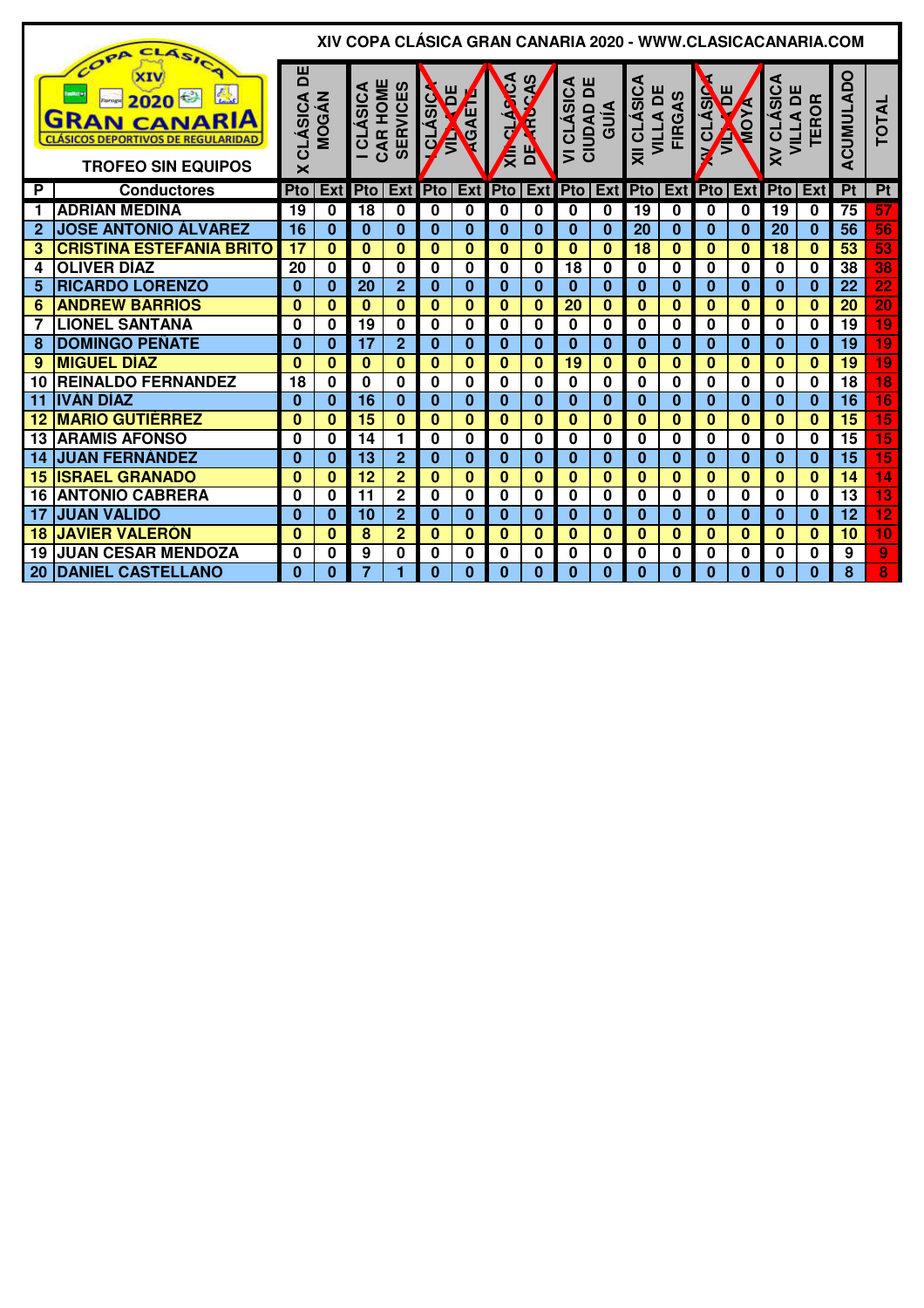|              | CL.<br>ASICA                                                                                                           |                   |              |                             |                 |                       |              |              |                              |                                          |              |                                    |               |                          |             |                  | XIV COPA CLÁSICA GRAN CANARIA 2020 - WWW.CLASICACANARIA.COM |                 |                         |
|--------------|------------------------------------------------------------------------------------------------------------------------|-------------------|--------------|-----------------------------|-----------------|-----------------------|--------------|--------------|------------------------------|------------------------------------------|--------------|------------------------------------|---------------|--------------------------|-------------|------------------|-------------------------------------------------------------|-----------------|-------------------------|
|              | COPA<br>2020<br>Faroga<br><b>GRAN CANARIA</b><br><b>CLÁSICOS DEPORTIVOS DE REGULARIDAD</b><br><b>TROFEO DEBUTANTES</b> | 片<br>CLÁSICA<br>× | <b>MOGÁN</b> | CAR HOME<br><b>ICLÁSICA</b> | <b>SERVICES</b> | ш<br>CLÁSIC<br>Ē<br>Ê | ⁄<br>∡<br>Ġ  | CLASCA<br>Ę  | D<br>$\overline{\mathbf{a}}$ | <b>VI CLÁSICA<br/>CIUDAD DE<br/>GUÍA</b> |              | XII CLÁSICA<br><b>VILLA DE</b>     | <b>FIRGAS</b> | Ĕ<br><b>VCLASIC</b><br>Ţ | MOYA        | <b>XV CLÁSIC</b> | <b><i>I</i>LLADE</b><br>TEROR<br><b>VILLA</b>               | ACUMULADO       | <b>TOTAL</b>            |
| P            | <b>Navegantes</b>                                                                                                      | Pto               |              | Ext Pto Ext Pto Ext Pto     |                 |                       |              |              |                              |                                          |              | <b>Ext</b> Pto Ext Pto Ext Pto Ext |               |                          |             | <b>Pto</b>       | Ext                                                         | P <sub>t</sub>  | Pt                      |
| 1            | <b>BRISEIDA RAMOS</b>                                                                                                  | $\bf{0}$          | $\bf{0}$     | 20                          | $\bf{0}$        | 0                     | 0            | 0            | 0                            | 20                                       | 0            | 20                                 | 0             | 0                        | $\bf{0}$    | 20               | $\bf{0}$                                                    | 80              | 60                      |
| $\mathbf{2}$ | <b>JOSE LUIS GUERRA</b>                                                                                                | 17                | $\bf{0}$     | 17                          | $\mathbf{0}$    | $\bf{0}$              | $\bf{0}$     | $\bf{0}$     | $\bf{0}$                     | $\bf{0}$                                 | $\mathbf{0}$ | 19                                 | $\bf{0}$      | $\bf{0}$                 | $\bf{0}$    | 18               | $\bf{0}$                                                    | 71              | $\overline{54}$         |
| 3            | <b>EDUARDO MELIÁN</b>                                                                                                  | 15                | $\mathbf{0}$ | $\mathbf{0}$                | $\mathbf{0}$    | $\bf{0}$              | $\bf{0}$     | $\mathbf{0}$ | $\bf{0}$                     | $\mathbf{0}$                             | $\mathbf{0}$ | $\overline{18}$                    | $\mathbf{0}$  | $\bf{0}$                 | $\bf{0}$    | $\overline{17}$  | $\mathbf{0}$                                                | 50              | 50                      |
| 4            | <b>ISABEL PÉREZ</b>                                                                                                    | 18                | $\bf{0}$     | 0                           | $\bf{0}$        | 0                     | 0            | 0            | 0                            | 19                                       | 0            | 0                                  | 0             | $\bf{0}$                 | 0           | 0                | $\bf{0}$                                                    | 37              | $\overline{37}$         |
| 5            | <b>VERÓNICA CAZORLA</b>                                                                                                | $\bf{0}$          | $\bf{0}$     | 15                          | $\bf{0}$        | $\bf{0}$              | $\bf{0}$     | $\bf{0}$     | $\mathbf{0}$                 | $\bf{0}$                                 | $\bf{0}$     | $\bf{0}$                           | $\bf{0}$      | $\bf{0}$                 | $\bf{0}$    | 19               | $\bf{0}$                                                    | 34              | 34                      |
| 6            | <b>ISAAC HERRERA</b>                                                                                                   | $\bf{0}$          | $\bf{0}$     | $\overline{11}$             | $\bf{0}$        | $\bf{0}$              | $\bf{0}$     | $\bf{0}$     | 0                            | $\bf{0}$                                 | $\bf{0}$     | 17                                 | 1             | $\bf{0}$                 | $\bf{0}$    | $\bf{0}$         | $\bf{0}$                                                    | 29              | 29                      |
| 7            | <b>YERAY RODRÍGUEZ</b>                                                                                                 | 20                | 1            | $\mathbf 0$                 | $\mathbf 0$     | 0                     | 0            | 0            | 0                            | $\mathbf 0$                              | $\mathbf 0$  | 0                                  | $\mathbf 0$   | 0                        | $\bf{0}$    | $\bf{0}$         | 0                                                           | $\overline{21}$ | $\overline{21}$         |
| 8            | <b>CRISTOFER MONTESDEOCA</b>                                                                                           | 19                | 1            | $\bf{0}$                    | $\bf{0}$        | $\bf{0}$              | $\bf{0}$     | $\bf{0}$     | $\bf{0}$                     | 0                                        | 0            | 0                                  | $\bf{0}$      | $\bf{0}$                 | $\bf{0}$    | $\bf{0}$         | $\bf{0}$                                                    | 20              | 20                      |
| 9            | <b>ZEREIDA SUÁREZ</b>                                                                                                  | $\bf{0}$          | $\bf{0}$     | 19                          | $\bf{0}$        | $\bf{0}$              | $\bf{0}$     | $\bf{0}$     | 0                            | $\bf{0}$                                 | $\bf{0}$     | $\bf{0}$                           | $\Omega$      | $\bf{0}$                 | $\bf{0}$    | $\bf{0}$         | $\bf{0}$                                                    | 19              | $\overline{19}$         |
| 10           | <b>RUBÉN SANTIAGO</b>                                                                                                  | $\bf{0}$          | $\bf{0}$     | 18                          | 0               | $\bf{0}$              | $\bf{0}$     | $\bf{0}$     | 0                            | 0                                        | 0            | 0                                  | $\bf{0}$      | $\bf{0}$                 | $\bf{0}$    | $\bf{0}$         | $\Omega$                                                    | 18              | $\overline{18}$         |
| 11           | <b>JOEL AFONSO</b>                                                                                                     | $\Omega$          | $\bf{0}$     | 16                          | $\overline{2}$  | $\bf{0}$              | $\bf{0}$     | $\bf{0}$     | $\bf{0}$                     | $\bf{0}$                                 | $\mathbf{0}$ | $\bf{0}$                           | $\bf{0}$      | $\bf{0}$                 | $\Omega$    | $\Omega$         | $\Omega$                                                    | $\overline{18}$ | $\overline{18}$         |
| 12           | <b>JOSE LUIS GARCÍA</b>                                                                                                | 16                | $\bf{0}$     | $\bf{0}$                    | $\bf{0}$        | $\bf{0}$              | $\bf{0}$     | $\bf{0}$     | 0                            | $\bf{0}$                                 | $\mathbf{0}$ | $\bf{0}$                           | $\bf{0}$      | $\bf{0}$                 | $\bf{0}$    | $\bf{0}$         | $\bf{0}$                                                    | 16              | $\overline{16}$         |
| 13           | <b>CRISTOFER GARCÍA</b>                                                                                                | $\bf{0}$          | 0            | 14                          | 0               | 0                     | 0            | 0            | $\mathbf 0$                  | $\bf{0}$                                 | $\mathbf 0$  | 0                                  | $\mathbf 0$   | $\bf{0}$                 | $\mathbf 0$ | $\mathbf 0$      | $\bf{0}$                                                    | 14              | $\overline{14}$         |
| 14           | <b>ELOY GUTIÉRREZ</b>                                                                                                  | $\bf{0}$          | $\bf{0}$     | 13                          | $\bf{0}$        | $\bf{0}$              | $\bf{0}$     | $\bf{0}$     | $\bf{0}$                     | $\bf{0}$                                 | $\mathbf{0}$ | 0                                  | $\bf{0}$      | $\bf{0}$                 | $\bf{0}$    | 0                | $\bf{0}$                                                    | 13              | $\overline{13}$         |
| 15           | <b>NICOLÁS CASTELLANO</b>                                                                                              | $\bf{0}$          | $\bf{0}$     | 12                          | 1               | $\bf{0}$              | $\bf{0}$     | $\bf{0}$     | $\bf{0}$                     | $\bf{0}$                                 | $\bf{0}$     | $\bf{0}$                           | $\bf{0}$      | $\bf{0}$                 | $\bf{0}$    | $\bf{0}$         | $\bf{0}$                                                    | $\overline{13}$ | $\overline{13}$         |
| 16           | <b>JESÚS BRITO</b>                                                                                                     | 0                 | $\bf{0}$     | 10                          | $\mathbf 2$     | 0                     | 0            | 0            | 0                            | 0                                        | 0            | 0                                  | 0             | $\bf{0}$                 | 0           | $\bf{0}$         | $\bf{0}$                                                    | 12              | $\overline{12}$         |
| 17           | <b>EFRAIN GRANADO</b>                                                                                                  | $\bf{0}$          | $\bf{0}$     | 8                           | $\overline{2}$  | $\bf{0}$              | $\bf{0}$     | $\bf{0}$     | $\bf{0}$                     | $\bf{0}$                                 | $\bf{0}$     | $\bf{0}$                           | $\bf{0}$      | $\bf{0}$                 | $\bf{0}$    | $\bf{0}$         | $\bf{0}$                                                    | 10              | $\overline{10}$         |
| 18           | <b>GABRIEL SANTANA</b>                                                                                                 | $\bf{0}$          | $\bf{0}$     | 9                           | $\bf{0}$        | $\bf{0}$              | 0            | $\bf{0}$     | 0                            | $\bf{0}$                                 | $\bf{0}$     | $\bf{0}$                           | $\bf{0}$      | $\bf{0}$                 | $\bf{0}$    | $\bf{0}$         | $\bf{0}$                                                    | 9               | 9                       |
| 19           | <b>BELÉN OLIVARES</b>                                                                                                  | 0                 | 0            | 7                           | $\mathbf 2$     | 0                     | $\mathbf 0$  | 0            | $\mathbf 0$                  | $\bf{0}$                                 | $\mathbf 0$  | 0                                  | $\bf{0}$      | 0                        | 0           | 0                | 0                                                           | 9               | $\overline{9}$          |
| 20           | <b>JOSÉ SANTIAGO</b>                                                                                                   | $\Omega$          | $\bf{0}$     | 6                           | $\overline{2}$  | $\Omega$              | $\bf{0}$     | $\bf{0}$     | 0                            | $\bf{0}$                                 | $\bf{0}$     | $\bf{0}$                           | $\bf{0}$      | $\bf{0}$                 | $\bf{0}$    | $\bf{0}$         | $\bf{0}$                                                    | 8               | 8                       |
| 21           | <b>ROBERTO VERA</b>                                                                                                    | $\bf{0}$          | $\bf{0}$     | 5                           | $\overline{2}$  | $\bf{0}$              | $\bf{0}$     | $\bf{0}$     | 0                            | $\bf{0}$                                 | 0            | 0                                  | $\Omega$      | $\bf{0}$                 | $\Omega$    | O                | $\Omega$                                                    | 7               | $\overline{\mathbf{7}}$ |
| 22           | YAMILEY CASTELLANO                                                                                                     | $\Omega$          | $\bf{0}$     | 4                           | 1               | $\Omega$              | $\mathbf{0}$ | $\Omega$     | $\Omega$                     | $\Omega$                                 | $\bf{0}$     | 0                                  | O             | $\Omega$                 | $\bf{0}$    | 0                | 0                                                           | 5               | 5                       |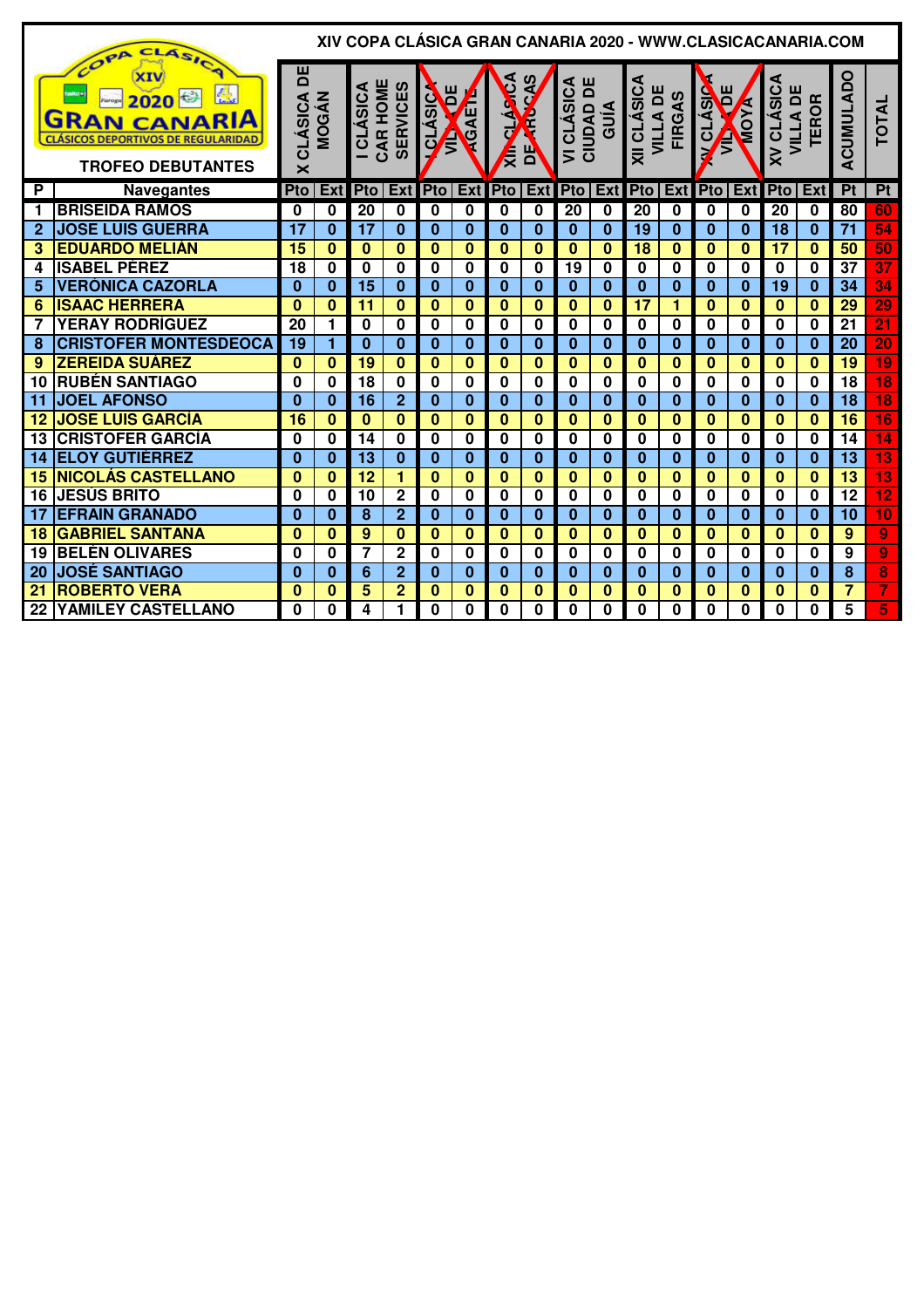|              | OPA CLASICA                                                                                                           |                                                |              | XIV COPA CLÁSICA GRAN CANARIA 2020 - WWW.CLASICACANARIA.COM |                 |                              |              |             |              |                                            |                         |                                |               |                          |              |                               |              |                  |                         |
|--------------|-----------------------------------------------------------------------------------------------------------------------|------------------------------------------------|--------------|-------------------------------------------------------------|-----------------|------------------------------|--------------|-------------|--------------|--------------------------------------------|-------------------------|--------------------------------|---------------|--------------------------|--------------|-------------------------------|--------------|------------------|-------------------------|
|              | 恐<br>2020 €<br>Faroga<br><b>GRAN CANARIA</b><br><b>CLÁSICOS DEPORTIVOS DE REGULARIDAD</b><br><b>TROFEO DEBUTANTES</b> | 片<br><b>CLÁSICA</b><br>$\overline{\mathsf{x}}$ | <b>MOGÁN</b> | CAR HOME<br><b>I CLÁSICA</b>                                | <b>SERVICES</b> | ш<br><b>OLASIC</b><br>Ē<br>Ê | <b>TOAET</b> | CLARCA<br>∤ | ЬΡ           | Ш<br>VI CLÁSICA<br>$\overline{\mathbf{a}}$ | CIUDAD I<br>GUÍA        | XII CLÁSICA<br><b>VILLA DE</b> | <b>FIRGAS</b> | Ĕ<br><b>VCLÁSIC</b><br>Ê | <b>A YOW</b> | <b>XV CLASICA</b><br>VILLA DE | <b>TEROR</b> | <b>ACUMULADO</b> | <b>TOTAL</b>            |
| P            | <b>Conductores</b>                                                                                                    | Pto                                            | Ext          | Pto                                                         | Ext             | <b>Pto</b>                   | Ext          | Pto         | <b>Ext</b>   | <b>Pto</b>                                 | Ext                     | Pto                            | <b>Ext</b>    | Pto                      | Ext          | Pto                           | Ext          | Pt               | Pt                      |
| 1            | <b>GUSTAVO RAMOS</b>                                                                                                  | 0                                              | 0            | 20                                                          | $\mathbf 0$     | 0                            | 0            | 0           | 0            | 20                                         | 0                       | 20                             | 0             | 0                        | 0            | 20                            | 0            | 80               | 60                      |
| $\mathbf{2}$ | <b>ADRIÁN MEDINA</b>                                                                                                  | 17                                             | $\bf{0}$     | 17                                                          | $\bf{0}$        | $\bf{0}$                     | $\bf{0}$     | $\bf{0}$    | $\bf{0}$     | $\bf{0}$                                   | $\bf{0}$                | 19                             | $\bf{0}$      | $\mathbf{0}$             | $\bf{0}$     | 18                            | $\bf{0}$     | $\overline{71}$  | 54                      |
| 3            | <b>CRISTINA ESTEFANIA BRITO</b>                                                                                       | 15                                             | 0            | $\bf{0}$                                                    | $\bf{0}$        | $\bf{0}$                     | $\bf{0}$     | $\bf{0}$    | $\mathbf{0}$ | $\bf{0}$                                   | $\bf{0}$                | 18                             | $\bf{0}$      | $\bf{0}$                 | $\mathbf{0}$ | 17                            | $\bf{0}$     | 50               | 50                      |
| 4            | <b>OLIVER DÍAZ</b>                                                                                                    | 18                                             | 0            | $\bf{0}$                                                    | $\bf{0}$        | 0                            | $\bf{0}$     | 0           | 0            | 19                                         | 0                       | 0                              | 0             | 0                        | 0            | 0                             | 0            | $\overline{37}$  | $\overline{37}$         |
| 5            | <b>HECTOR OJEDA</b>                                                                                                   | $\bf{0}$                                       | $\bf{0}$     | 15                                                          | $\bf{0}$        | $\bf{0}$                     | $\bf{0}$     | $\bf{0}$    | $\mathbf{0}$ | $\mathbf{0}$                               | $\bf{0}$                | $\mathbf{0}$                   | $\bf{0}$      | $\mathbf{0}$             | $\mathbf{0}$ | 19                            | $\bf{0}$     | 34               | 34                      |
| 6            | <b>IGNACIO GÓMEZ</b>                                                                                                  | 20                                             | 1            | $\mathbf{0}$                                                | $\mathbf 0$     | $\bf{0}$                     | $\bf{0}$     | $\bf{0}$    | $\bf{0}$     | $\bf{0}$                                   | $\mathbf{0}$            | $\bf{0}$                       | 0             | $\bf{0}$                 | $\bf{0}$     | $\bf{0}$                      | $\bf{0}$     | 21               | $\overline{21}$         |
|              | <b>JACOMAR SANTANA</b>                                                                                                | 19                                             | 1            | $\bf{0}$                                                    | $\mathbf 0$     | 0                            | 0            | 0           | 0            | $\bf{0}$                                   | 0                       | 0                              | 0             | 0                        | 0            | 0                             | 0            | 20               | $\overline{20}$         |
| 8            | <b>LIONEL SANTANA</b>                                                                                                 | $\bf{0}$                                       | $\bf{0}$     | 19                                                          | $\bf{0}$        | $\bf{0}$                     | $\bf{0}$     | $\bf{0}$    | $\bf{0}$     | $\bf{0}$                                   | $\bf{0}$                | $\bf{0}$                       | $\bf{0}$      | $\bf{0}$                 | $\bf{0}$     | $\bf{0}$                      | $\bf{0}$     | 19               | $\overline{19}$         |
| 9            | <b>SANTIAGO SANTIAGO</b>                                                                                              | $\bf{0}$                                       | $\bf{0}$     | $\overline{18}$                                             | $\bf{0}$        | $\bf{0}$                     | $\bf{0}$     | $\bf{0}$    | $\bf{0}$     | $\bf{0}$                                   | $\overline{\mathbf{0}}$ | 0                              | $\bf{0}$      | $\bf{0}$                 | $\mathbf{0}$ | $\bf{0}$                      | $\bf{0}$     | $\overline{18}$  | $\overline{18}$         |
| 10           | <b>DOMINGO PEÑATE</b>                                                                                                 | 0                                              | 0            | 16                                                          | $\mathbf 2$     | 0                            | $\bf{0}$     | 0           | 0            | $\bf{0}$                                   | 0                       | 0                              | $\bf{0}$      | $\bf{0}$                 | $\bf{0}$     | 0                             | 0            | 18               | $\overline{18}$         |
| 11           | <b>BLAS RODRÍGUEZ</b>                                                                                                 | $\Omega$                                       | $\bf{0}$     | $\bf{0}$                                                    | $\bf{0}$        | $\bf{0}$                     | $\bf{0}$     | $\bf{0}$    | $\bf{0}$     | $\bf{0}$                                   | $\bf{0}$                | 17                             | 1             | $\bf{0}$                 | $\bf{0}$     | $\bf{0}$                      | $\bf{0}$     | 18               | $\overline{18}$         |
| 12           | <b>REINALDO FERNANDEZ</b>                                                                                             | 16                                             | $\bf{0}$     | $\bf{0}$                                                    | $\mathbf{0}$    | $\bf{0}$                     | $\bf{0}$     | $\bf{0}$    | $\mathbf{0}$ | $\bf{0}$                                   | $\bf{0}$                | 0                              | $\bf{0}$      | $\bf{0}$                 | $\bf{0}$     | $\bf{0}$                      | $\bf{0}$     | 16               | 16                      |
| 13           | <b>IVÁN DÍAZ</b>                                                                                                      | 0                                              | 0            | 14                                                          | $\mathbf 0$     | 0                            | 0            | 0           | 0            | $\bf{0}$                                   | $\mathbf 0$             | 0                              | 0             | $\mathbf 0$              | $\bf{0}$     | 0                             | 0            | 14               | $\overline{14}$         |
| 14           | <b>MARIO GUTIÉRREZ</b>                                                                                                | $\Omega$                                       | $\bf{0}$     | 13                                                          | $\bf{0}$        | $\bf{0}$                     | $\bf{0}$     | $\bf{0}$    | $\bf{0}$     | $\bf{0}$                                   | $\bf{0}$                | 0                              | $\bf{0}$      | $\bf{0}$                 | $\bf{0}$     | $\bf{0}$                      | O            | 13               | $\overline{13}$         |
| 15           | <b>ARAMIS AFONSO</b>                                                                                                  | $\bf{0}$                                       | $\bf{0}$     | 12                                                          | 1               | $\bf{0}$                     | $\bf{0}$     | $\bf{0}$    | $\bf{0}$     | $\bf{0}$                                   | $\bf{0}$                | 0                              | $\Omega$      | 0                        | $\Omega$     | $\bf{0}$                      | $\Omega$     | 13               | $\overline{13}$         |
| 16           | <b>JUAN FERNÁNDEZ</b>                                                                                                 | 0                                              | 0            | 10                                                          | $\mathbf 2$     | 0                            | 0            | 0           | 0            | $\bf{0}$                                   | $\mathbf 0$             | 0                              | $\mathbf 0$   | $\bf{0}$                 | $\bf{0}$     | 0                             | 0            | 12               | $\overline{12}$         |
| 17           | <b>DAYLOS ARENCIBIA</b>                                                                                               | $\bf{0}$                                       | $\bf{0}$     | 11                                                          | $\bf{0}$        | $\bf{0}$                     | $\bf{0}$     | $\bf{0}$    | $\mathbf{0}$ | $\mathbf{0}$                               | $\bf{0}$                | $\bf{0}$                       | $\bf{0}$      | $\bf{0}$                 | $\bf{0}$     | $\mathbf{0}$                  | $\bf{0}$     | 11               | $\overline{11}$         |
| 18           | <b>ISRAEL GRANADO</b>                                                                                                 | 0                                              | $\bf{0}$     | 8                                                           | $\overline{2}$  | $\bf{0}$                     | $\bf{0}$     | $\bf{0}$    | $\bf{0}$     | $\bf{0}$                                   | $\bf{0}$                | 0                              | 0             | $\bf{0}$                 | $\bf{0}$     | $\bf{0}$                      | $\bf{0}$     | 10               | 10                      |
| 19           | <b>SAMUEL SANTANA</b>                                                                                                 | 0                                              | 0            | 9                                                           | $\mathbf 0$     | 0                            | 0            | 0           | 0            | $\bf{0}$                                   | $\mathbf 0$             | 0                              | 0             | $\mathbf 0$              | $\mathbf 0$  | $\mathbf 0$                   | 0            | 9                | $\overline{9}$          |
| 20           | <b>ANTONIO CABRERA</b>                                                                                                | $\Omega$                                       | $\bf{0}$     | $\overline{7}$                                              | $\overline{2}$  | $\Omega$                     | $\bf{0}$     | $\bf{0}$    | $\bf{0}$     | $\bf{0}$                                   | $\bf{0}$                | $\bf{0}$                       | $\bf{0}$      | $\mathbf{0}$             | $\bf{0}$     | $\mathbf{0}$                  | $\bf{0}$     | 9                | 9                       |
| 21           | <b>JUAN VALIDO</b>                                                                                                    | $\Omega$                                       | $\bf{0}$     | 6                                                           | $\overline{2}$  | $\bf{0}$                     | $\bf{0}$     | $\bf{0}$    | $\bf{0}$     | $\bf{0}$                                   | $\bf{0}$                | 0                              | $\Omega$      | $\Omega$                 | $\Omega$     | $\bf{0}$                      | $\Omega$     | 8                | $\overline{\mathbf{8}}$ |
| 22           | <b>JAVIER VALERÓN</b>                                                                                                 | 0                                              | 0            | 5                                                           | $\overline{2}$  | 0                            | 0            | 0           | 0            | 0                                          | $\mathbf 0$             | 0                              | 0             | 0                        | $\bf{0}$     | 0                             | 0            | $\overline{7}$   | $\overline{\mathbf{7}}$ |
| 23           | <b>DANIEL CASTELLANO</b>                                                                                              | $\bf{0}$                                       | $\bf{0}$     | 4                                                           | 1               | $\bf{0}$                     | $\bf{0}$     | $\bf{0}$    | $\bf{0}$     | $\bf{0}$                                   | $\bf{0}$                | $\bf{0}$                       | $\bf{0}$      | $\bf{0}$                 | $\bf{0}$     | $\mathbf{0}$                  | $\bf{0}$     | $\overline{5}$   | 5                       |